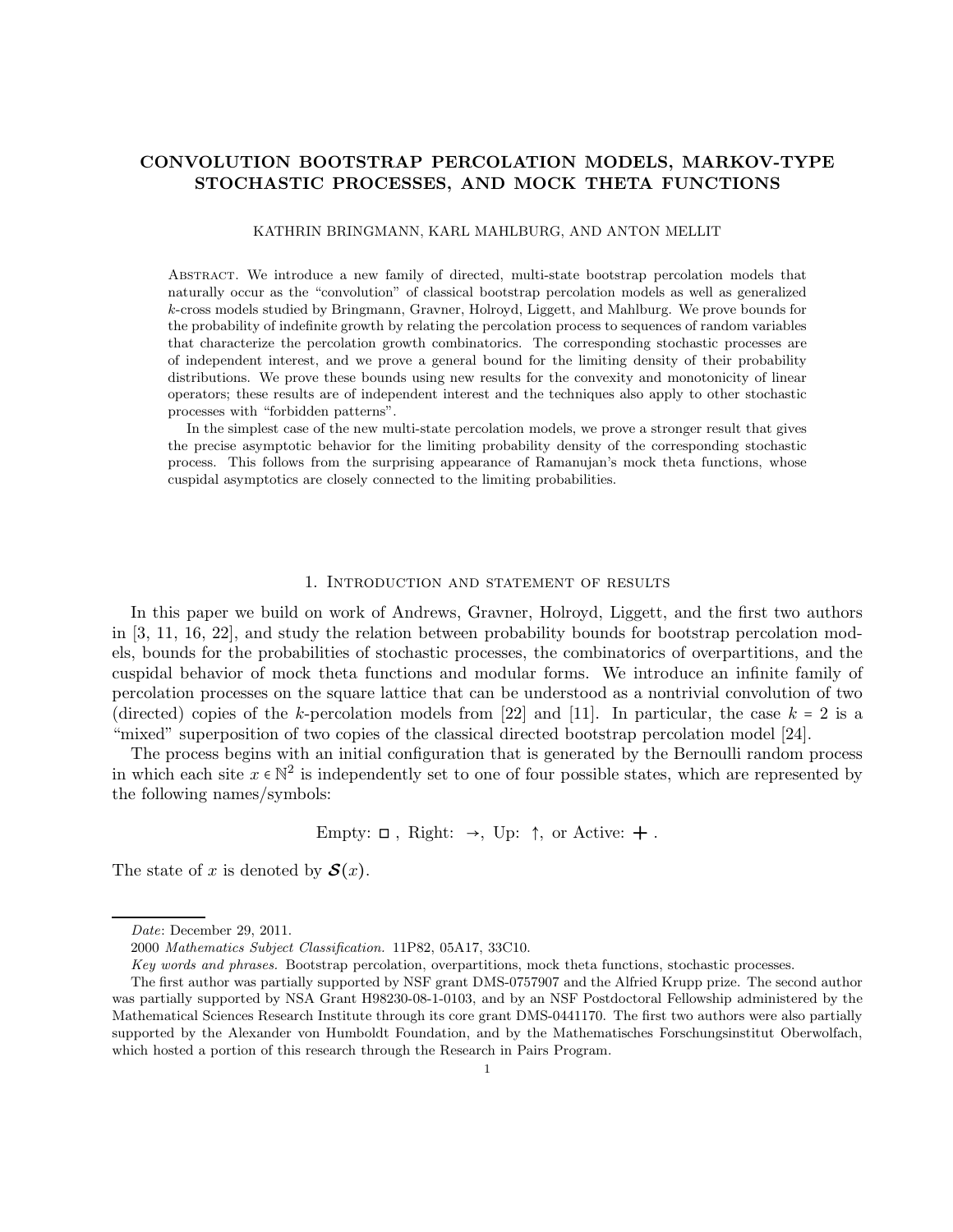For a fixed parameter  $0 \le q \le 1$ , the corresponding probabilities of each state are given by

$$
\mathbf{P}(\mathcal{S}(x) = \Box) = q^2,
$$
  
\n
$$
\mathbf{P}(\mathcal{S}(x) = \rightarrow) = \mathbf{P}(\mathcal{S}(x) = \uparrow) = q(1 - q),
$$
  
\n
$$
\mathbf{P}(\mathcal{S}(x) = \rightarrow) = (1 - q)^2.
$$
\n(1.1)

Note that if we interpret the state  $+$  as the union of  $\rightarrow$  and  $\uparrow$ , then these probabilities are equivalent to the Cartesian product of the disjoint two-state configurations with probabilities

$$
\mathbf{P}(\Box) = q, \mathbf{P}(\rightarrow) = (1 - q), \text{ and}
$$
  

$$
\mathbf{P}(\Box) = q, \mathbf{P}(\uparrow) = (1 - q).
$$
 (1.2)

Given an initial configuration  $\mathcal{C}$ , the system then evolves according to deterministic neighborhood growth rules that are defined below. The viewpoint in (1.2) is essential for understanding a vital feature of the system: it is "increasing" relative to each of the independent processes in the Right and Up directions. This means a site that is Empty relative to either Right or Up states may eventually become occupied, but an occupied Right or Up state will never become Empty. In other words, an Empty site may evolve to a Right or Up state, which may then evolve to an Active state (which then remains stationary throughout the remainder of the process).

An alternative characterization uses the following simple partial order on states:

$$
\Box\,\,\leq\to,\,\,\Box\,\,\leq\,\uparrow;\qquad\to\,\leq\,+\ ,\,\,\uparrow\,\leq\,+\ .
$$

We also use the notation  $A + B$  to represent the ordered lattice *join* operation on two such states; for example,  $\rightarrow + \uparrow = +$ . This lattice is represented graphically in Figure 1.



FIGURE 1. Lattice ordering of percolation states

Then the percolation process has the property that the set of configurations in which some site  $x$ eventually becomes active forms a lattice ideal. This can also be viewed at the level of individual growth rules, which must also then be monotonic with respect to the partial order described above.

The specific growth of a lattice site x is determined by the states in the surrounding  $(k-1)$ -cross, which is the neighborhood defined by

$$
N(x) = N_k(x) \coloneqq \{x + w : w = (v, 0) \text{ or } (0, v), -(k - 1) \le v \le (k - 1), v \ne 0\}.
$$
 (1.3)

**Definition 1.1.** The k-convolution bootstrap percolation process on a given initial configuration  $\mathcal{C}$ evolves according to the following rules.

 $(i)$  **Disjoint** directed growth (see Figure 2):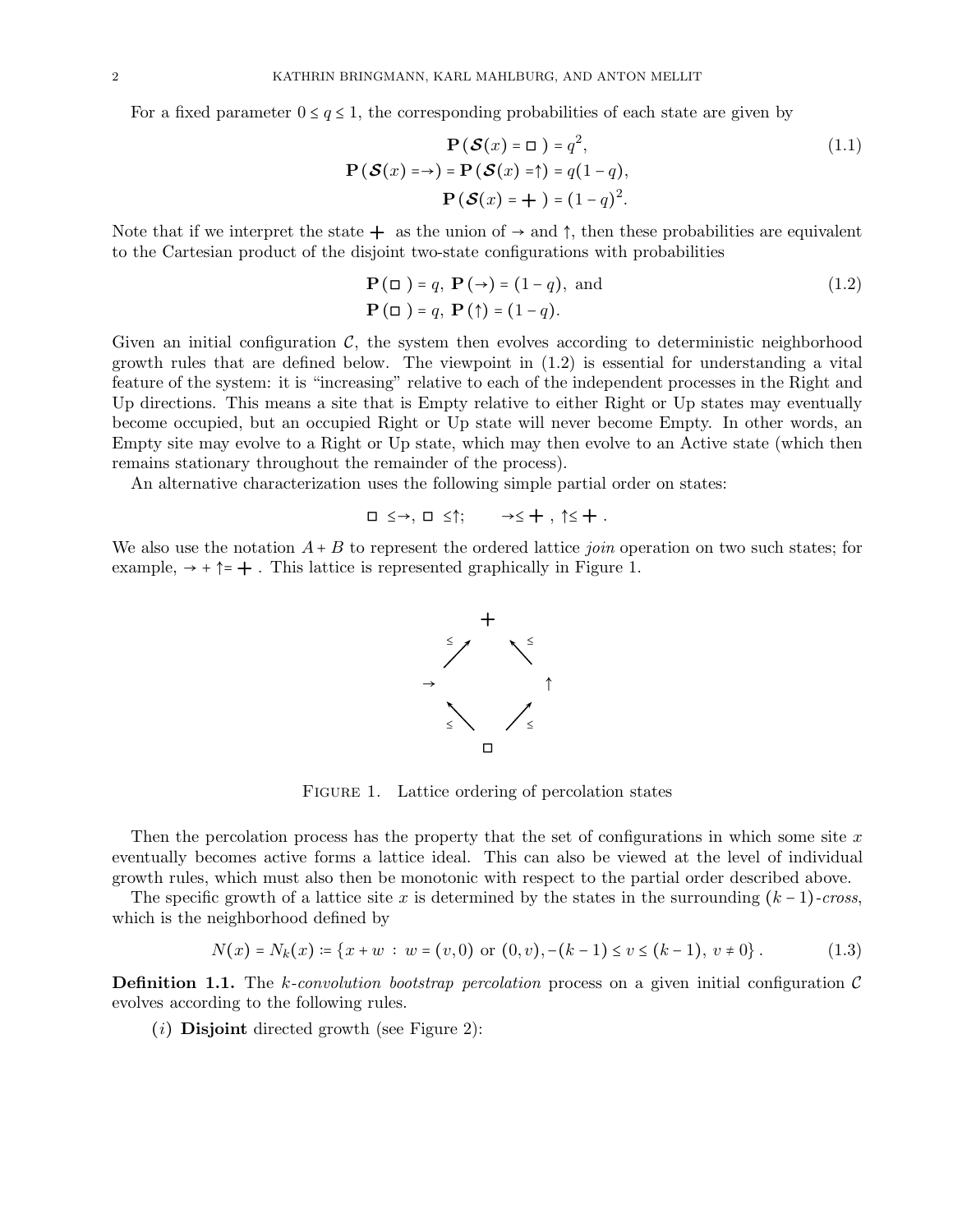- (R) Suppose  $\mathcal{S}(x) = \sigma \neq \rightarrow$ .
	- If  $\mathcal{S}(x (v, 0)) \geq \rightarrow$  for all  $1 \leq v \leq k 1$ , and  $\mathcal{S}(x \pm (0, v)) \geq \rightarrow$  for at least one  $1 \leq v \leq k - 1$ , then update  $\mathcal{S}(x) \coloneqq \sigma + \rightarrow$ .
- (U) Suppose  $\mathcal{S}(x) = \sigma \neq^*$ .

If  $\mathcal{S}(x - (0, v)) \geq \uparrow$  for all  $1 \leq v \leq k - 1$ ,

and  $\mathcal{S}(x \pm (v, 0)) \geq \uparrow$  for at least one  $1 \leq v \leq k - 1$ , then update  $\mathcal{S}(x) \coloneqq \sigma + \uparrow$ .



FIGURE 2. The required configurations for Rule  $(i)$  parts  $(R)$  and  $(U)$ , listed respectively, when  $k = 3$ . The solidly marked states must all occur, and the dashed arrows indicate that at least one of the specified states occurs.

## $(ii)$  Skew directed growth (see Figure 3):

(R) Suppose 
$$
\mathcal{S}(x) = \sigma \neq +
$$
.  
\nIf  $\mathcal{S}(x - (v, 0)) = +$  for all  $1 \le v \le k - 1$ ,  
\nand  $\mathcal{S}(x \pm (0, v)) \ge \uparrow$  for at least one  $1 \le v \le k - 1$ ,

then update  $\mathcal{S}(x) \coloneqq +$ .

(U) Suppose  $S(x) = \sigma \neq +$ .

If 
$$
\mathcal{S}(x - (0, v)) = +
$$
 for all  $1 \le v \le k - 1$ ,  
and  $\mathcal{S}(x \pm (v, 0)) \ge \rightarrow$  for at least one  $1 \le v \le k - 1$ ,  
then update  $\mathcal{S}(x) := +$ .

 $(iii)$  Gap jumping (see Figure 4):

(R) Suppose 
$$
\mathcal{S}(x) = \sigma \neq +
$$
.  
\nIf  $\mathcal{S}(x - (v, 0)) = +$  for all  $1 \le v \le k - 1$ , and  $j$  is such that  
\n $\mathcal{S}(x + (v, 0)) = \rightarrow$  for all  $1 \le v \le j - 1 \le k - 2$ ,  $\mathcal{S}(x + (j, 0)) = +$ ,  
\nand  $\mathcal{S}(x \pm (0, v)) \geq \rightarrow$  for at least one  $1 \le v \le k - 1$ ,  
\nthen update  $\mathcal{S}(x) := +$ .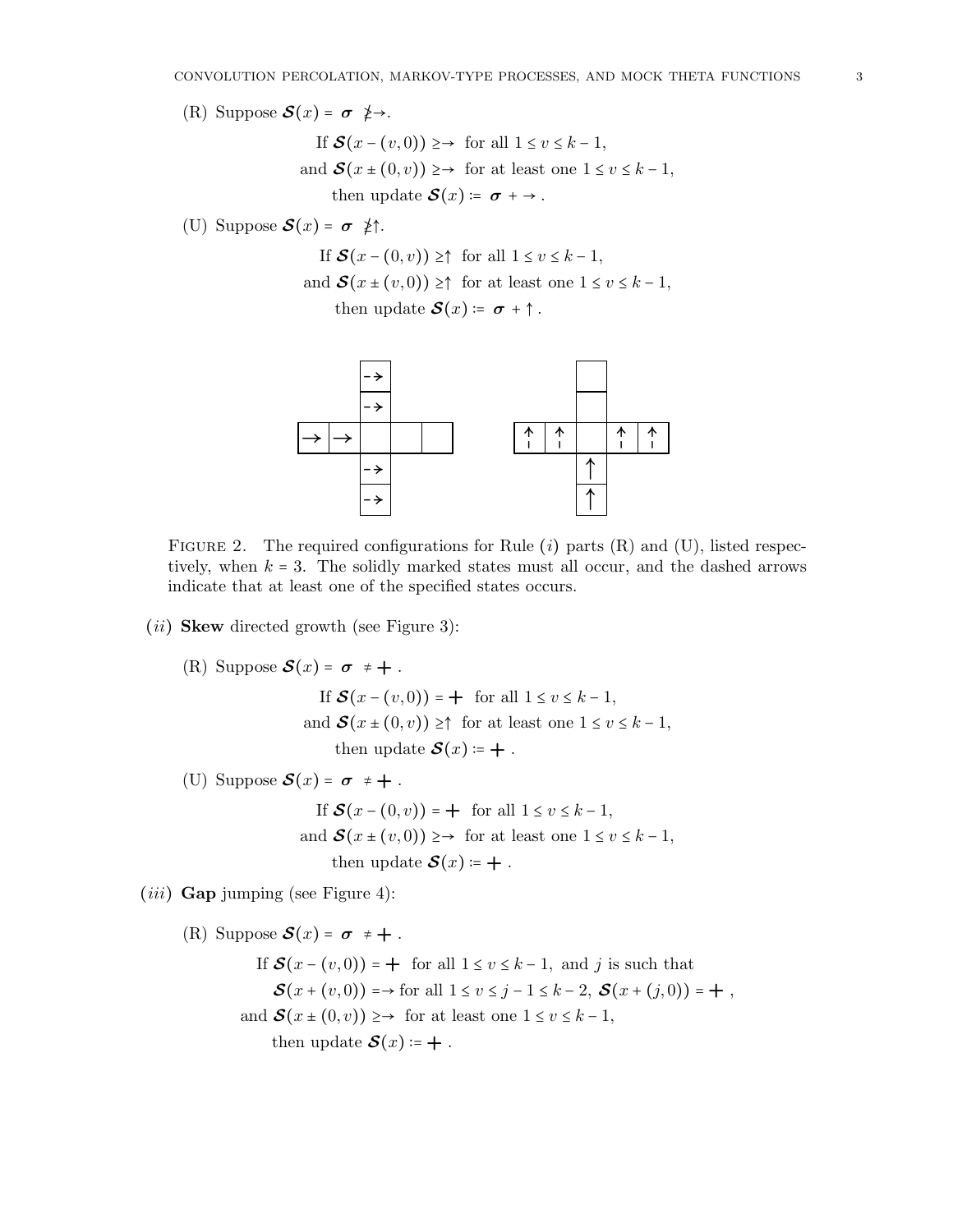

FIGURE 3. The required configurations for Rule (ii) parts (R) and (U) when  $k = 3$ .

(U) Suppose  $S(x) = \sigma \neq +$ .

If  $\mathcal{S}(x - (0, v)) = +$  for all  $1 \le v \le k - 1$ , and j is such that  $\mathcal{S}(x + (0, v)) = \to$  for all  $1 \le v \le j - 1 \le k - 2$ ,  $\mathcal{S}(x + (0, j)) = +$ , and  $\mathcal{S}(x \pm (v, 0)) \geq \rightarrow$  for at least one  $1 \leq v \leq k - 1$ ,

then update  $S(x) \coloneqq +$ .



FIGURE 4. Two examples of the required configurations for Rule  $(iii)$  parts  $(R)$  and (U) when  $k = 3$ . In the example shown for part  $(R)$ , the gap is followed by a Right state until another Active state occurs; in part (U), the gap is immediately followed by an Active state.

Remark 1.2. We refer to these models as the "convolution" of individual directed bootstrap percolation models due to the fact that if the growth rules are only considered relative to Right states, then the growth rules allow for only adjacent growth to the right, but upward gap-jumping across at most  $k-1$ empty sites. Similarly, relative to Up states, the process proceeds upward only one row at a time, but can jump to the right across a gap of length  $k - 1$ .

The main question that we address concerns long-term behavior of the k-convolution percolation process. We say that a configuration has *indefinite growth* if all of  $\mathbb{N}^2$  eventually becomes active. In order to describe the probability of indefinite growth, we define the function  $f_k(u)$  to be the unique solution to the functional equation

$$
\overline{f}_k^k = u \overline{f}_k^{k-1} + \sum_{j=2}^k u^{j+1} (1-u)^{j-1} \overline{f}_k^{k-j}
$$
\n(1.4)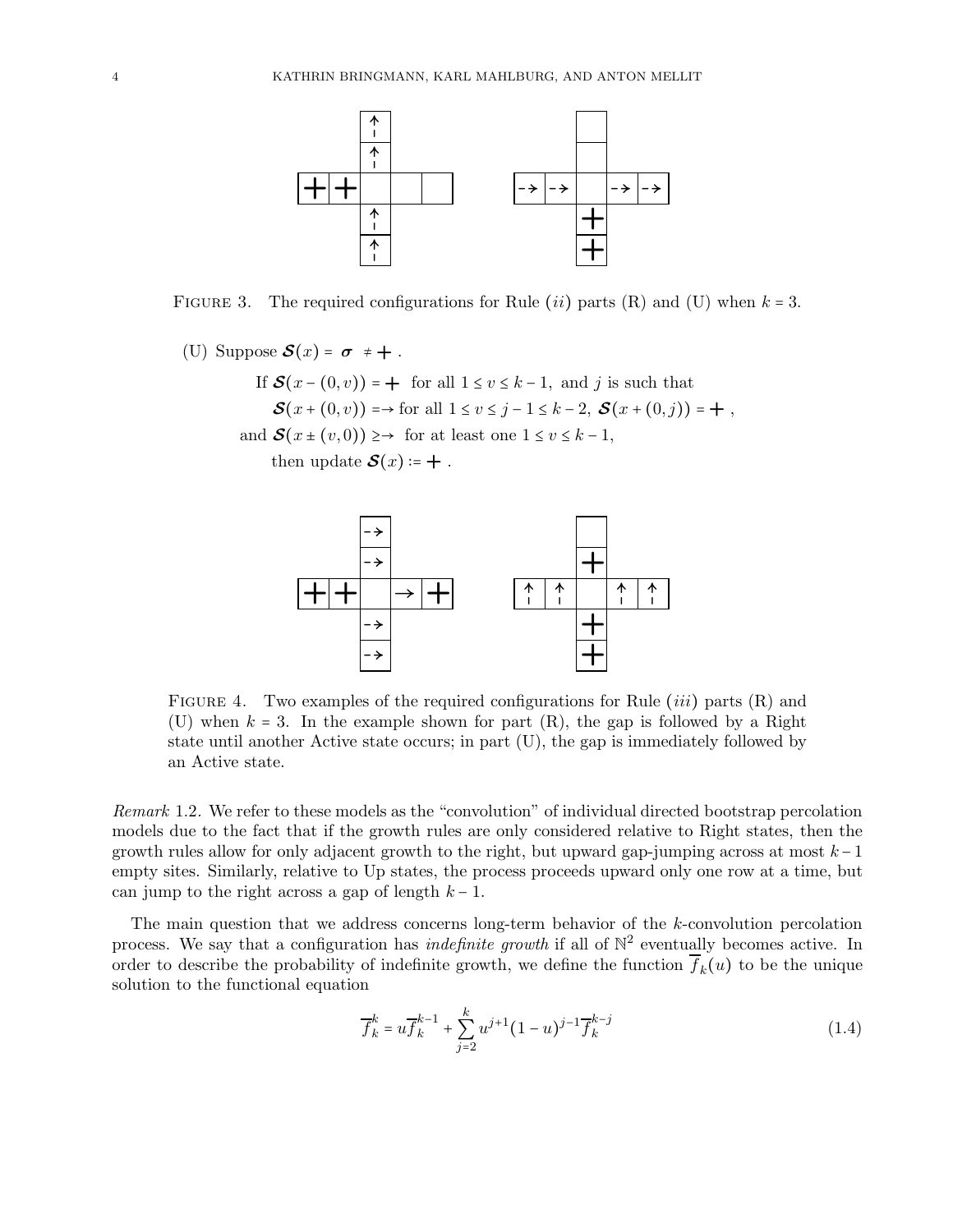that satisfies  $f_k(u) > u(1-u)$  on  $(0,1)$ . See Section 2 for a rigorous discussion of the existence of  $f_k$ , as well as its many useful properties. Using this function we define the constants

$$
\overline{\lambda}_k := -\int_0^1 \log\left(\overline{f}_k\left(1 - e^{-z}\right)\right) \frac{dz}{z}.\tag{1.5}
$$

We will also see in Section 4 that the function  $f_k$  is the "limiting density" of the probability for certain sequences of random variables with "forbidden patterns" that arise in the characterization of growing configurations in the k-convolution process.

The following theorem describes the probability of indefinite growth in the k-convolution process, and is analogous to the growth bounds for local k-percolation models stated as Theorem 1.1 of [11] and Theorem 1 of [16] in that it provides a double-sided bound with explicit second-order terms.

**Theorem 1.3.** If we write  $q = e^{-s}$  with  $s \ge 0$ , then for each  $k \ge 1$ , there exists a sufficiently small  $n_0$ , and constants  $c_1, c_2$  such that for  $s < n_0$  we have

$$
\exp\left(-2\overline{\lambda}_k s^{-1}+c_1s^{-\frac{1}{2}}\right)\leq \mathbf{P}\left(\text{indefinite growth}\right)\leq \exp\left(-2\overline{\lambda}_k s^{-1}+c_2s^{-\frac{2k-1}{2k}}\left(\log s^{-1}\right)^2\right).
$$

Remark 1.4. This result is weaker than the theorems in [11, 16] because the second-order terms are different s-powers, whereas in the earlier papers the upper bound also had  $s^{-1/2}$ .

The proof of this theorem proceeds by first characterizing configurations with indefinite growth by certain sequence conditions, and then by proving a general bound for the limiting densities of those sequences. In particular, consider a sequence of independent random variables  $\{E_j\}_{j=1}^n$  such that

$$
\mathbf{P}(E_j = A) = u_j^2, \quad \mathbf{P}(E_j = B) = \mathbf{P}(E_j = C) = u_j(1 - u_j), \quad \mathbf{P}(E_j = D) = (1 - u_j)^2,
$$

where  $0 \le u_j \le 1$  for each  $1 \le j \le n$ . Next, we consider events defined by certain "word" restrictions on the sequence of random variables  $\{E_j\}_{j=1}^n$ . In particular, we define an event that satisfies the k-sequence condition (cf. Section 3) and denote its probability by

$$
\overline{\rho}_k(n) \coloneqq \mathbf{P}\Big(\{E_j\}_{j=1}^n \text{ has no } D, CB, \text{ or } C^k\Big),\tag{1.6}
$$

where  $C<sup>k</sup>$  denotes a sequence of k consecutive Cs. Note that this event includes sequences that end with at most  $k - 1$  Cs.

The following result provides a very tight double-sided bound for the probabilities  $\bar{\rho}_k(n)$ .

**Theorem 1.5.** If  $0 \le u_1 \le \cdots \le u_n \le 1$ , then

$$
\prod_{j=1}^n \overline{f}_k(u_j) \leq \overline{\rho}_k(n) \leq \prod_{j=k}^n \overline{f}_k(u_j).
$$

Remark. The strength of these bounds is seen in the fact that the relative error is constant as  $n \to \infty$ .

Remark. If  $u_1 = 0$ , then the first two expressions in the statement of Theorem 1.5 are zero, so we need only consider the cases where  $0 < u_1$ .

The first two authors proved bounds for the probability of sequences without  $k$ -gaps in terms of the analogous function  $f_k$  in [11] (this work generalized and refined results in [16, 22]). The proofs in that paper used rather intricate and specialized arguments involving monotonic functions on simplices. In the current work we develop a new method for proving such bounds that instead follows from "spectral" estimates for the eigenvalues of associated (Markov-type) stochastic processes. This approach is much more adaptable and indeed shows that there are natural families of pattern-avoiding sequences that satisfy similar bounds.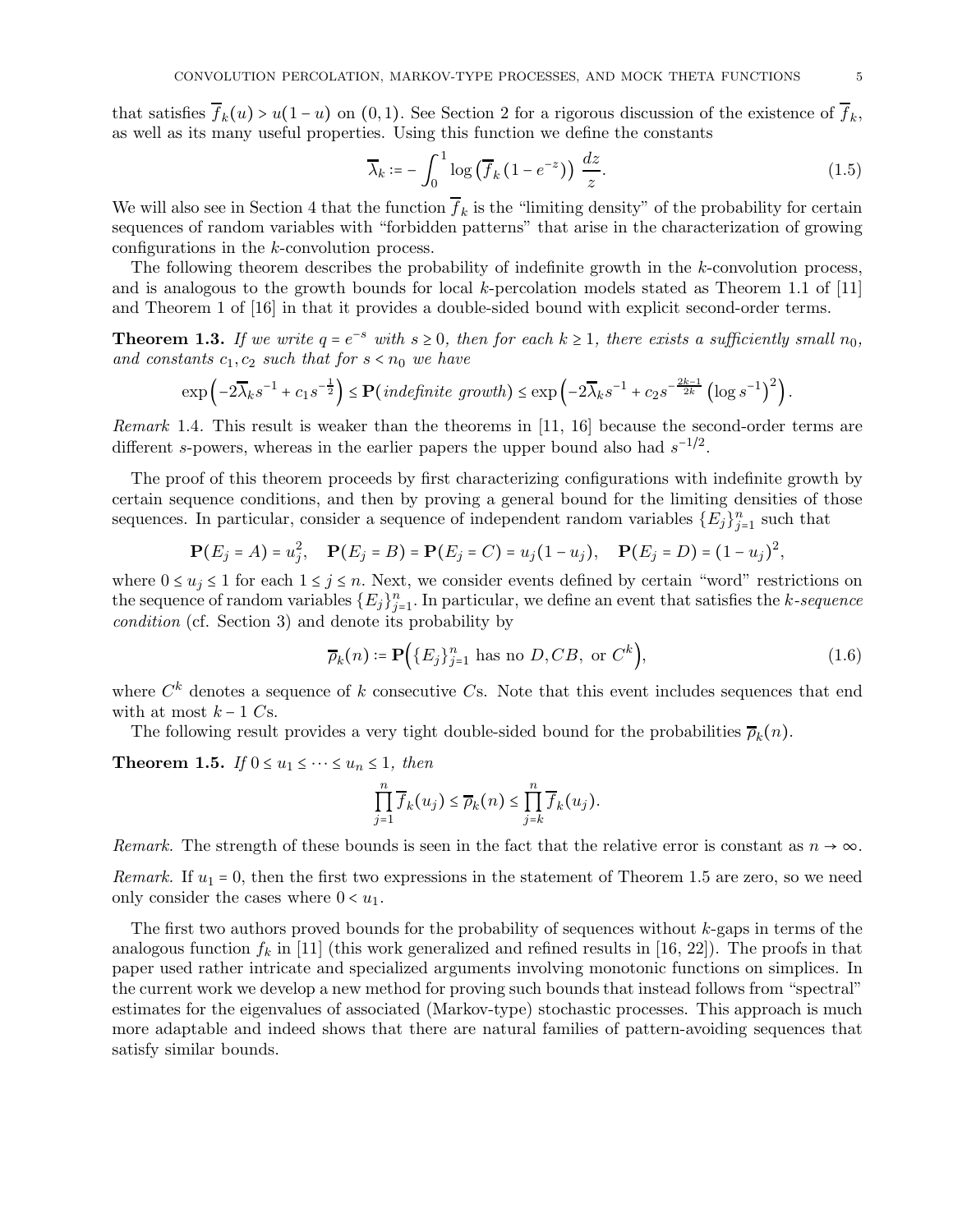In the application to  $k$ -convolution bootstrap percolation models, Theorem 1.5 is specialized by setting

$$
u_j \coloneqq 1 - q^n = 1 - e^{-ns}
$$

and letting  $n \to \infty$  (cf. Section 3). Define  $\overline{A}_k$  as the event that the corresponding probability sequence  ${E_j}_{j=1}^{\infty}$  has no  $D, CB$ , or  $C^k$ .

**Corollary 1.6.** For  $k \geq 2$ , we have the following asymptotic as  $s \to 0$ :

$$
\exp\bigg(-\overline{\lambda}_k s^{-1}\bigg)\le \mathbf{P}\left(\overline{A}_k\right)\le s^{-\frac{(2k-1)}{2}(1+o(1))}\exp\bigg(-\overline{\lambda}_k s^{-1}\bigg).
$$

The case  $k = 2$  is also of number theoretical interest due to the striking appearance of one of Ramanujan's famous mock theta functions. Indeed, we will show in Section 6 that  $\mathbf{P}(\overline{A}_2)$  is equal (up to a q-power) to the product of quotients of elliptic theta functions and one of Ramanujan's third-order mock theta functions, namely (as in [26])

$$
\phi(q) \coloneqq \sum_{n \geq 0} \frac{q^{n^2}}{\prod_{j=1}^n (1 + q^{2j})}.
$$
\n(1.7)

Ramanujan introduced this and 16 other mock theta functions, each given by simple hypergeometric q-series, in his final letter to Watson, and observed that they behave "nearly" like modular forms. Although these functions were a frequent subject of study in the ensuing eighty years, it was not until the doctoral thesis of Zwegers [28] that mock theta functions were put in a proper theoretical framework. It is now understood that the mock theta functions are the holomorphic components of harmonic weak Maass forms [12], the theory of which grew from Borcherds' work on automorphic representations [8].

The precise definitions of the above concepts are unnecessary for the present work, as the key feature is simply that the complex analytic symmetries (so-called "modular transformations") of modular and mock modular forms provide extremely precise asymptotic expansions for such functions near their zeros and poles. Our main result for the  $k = 2$  case is therefore a significant improvement on the general statement of Theorem 1.5, as instead of unequal lower and upper bounds, in this case we describe the exact asymptotic behavior.

Theorem 1.7.  $As s \rightarrow 0^+$ ,

$$
\mathbf{P}\left(\overline{A}_{2}\right) \sim 2\sqrt{\pi} s^{-\frac{1}{2}} e^{-\frac{\pi^{2}}{8s}}.
$$

This case also combinatorially corresponds to overpartitions without sequences, which are the subject of further study in the first two authors' work in progress with Holroyd [9]. This forthcoming work will provide an alternative proof that  $\overline{\lambda}_2 = \frac{\pi^2}{8}$  $\frac{67}{8}$  (along with explicit formulas for other constants related to overpartition asymptotics) by relating certain logarithmic integrals of algebraic functions to Dilogarithm evaluations; see [4, 22] for the calculation of related constants. In this paper we will instead follow the approach of Andrews [3], who used properties of another of Ramanujan's mock theta functions,  $\chi(q)$ , in the study of partitions without sequences and bootstrap percolation. We will similarly prove Theorem 1.7 by relating the probability sequences to cuspidal asymptotics for modular eta-quotients and  $\phi(q)$ .

Remark 1.8. Our present use of  $\phi(q)$  and Andrews' work on  $\chi(q)$  illustrate the striking fact that the mock theta functions naturally arise in the setting of stochastic processes.

Remark 1.9. The appearance of theta functions and mock theta functions has further applications. In [10] the first two authors extended the Hardy-Ramanujan Circle Method in order to find very precise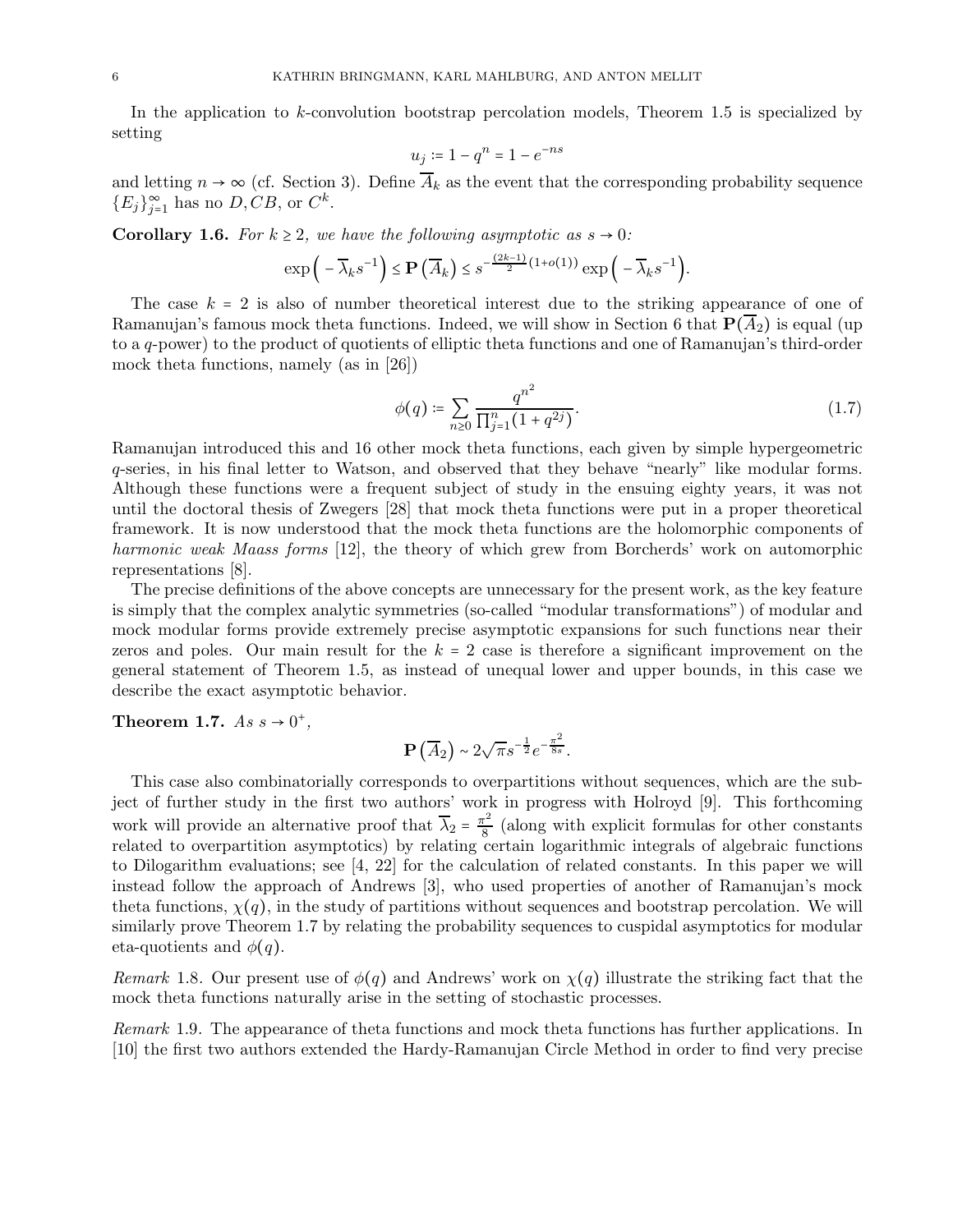coefficient formulas for partitions without sequences; this method is also applicable to overpartitions without sequences.

The remainder of the paper is structured as follows. Section 2 contains the proper definition of  $f_k$ and proofs of many useful properties, including the convexity of an important auxiliary function  $\overline{g}_k$ . In Section 3 we explain how growing configurations in the k-convolution process can be characterized by simple combinatorial sequence conditions on columns and rows. Section 4 is a self-contained development of a new method for proving bounds for the limiting probability densities of certain stochastic processes, which is then applied to the specific case of the probabilities from Theorem 1.5 and Corollary 1.6. In Section 5 we prove the probability bounds for the k-convolution process stated in Theorem 1.3. The main body of the paper concludes in Section 6 with an explanation of the use of q-series and mock theta functions in the case  $k = 2$ , as well as the proof of Theorem 1.7.

# 2. PROPERTIES OF  $\overline{f}_k$

In this section we rigorously study monotonicity properties of  $\overline{f}_k$  and the auxiliary function

$$
\overline{g}_k(z) \coloneqq -\log \overline{f}_k \left( 1 - e^{-z} \right). \tag{2.1}
$$

These properties will be needed in order to apply variational results in later sections. The key insight of this section is that the functional equation (1.4) can be re-scaled so that the resulting algebraic equation is linear in the variable u; we therefore find that it is easiest to understand  $\overline{f}_k$  by studying its inverse.

**Proposition 2.1.** Define  $F_k : [0,1) \to [0,\infty)$  by  $F_k(x) \coloneqq \frac{x(1-x^k)}{(1-x)^2}$  $\frac{f(1-x)}{(1-x)^2}$ . The following statements then hold.

- (i) The function  $F_k$  is smooth and increasing, with boundary values  $F_k(0) = 0$  and  $\lim_{x \to 1^-} F_k(x) =$ +∞.
- (ii) The functional equation (1.4) has a unique solution that satisfies  $\overline{f}_k(u) > u(1-u)$  on  $u \in (0,1)$ . This solution is given by

$$
\overline{f}_k(u) \coloneqq \frac{u(1-u)}{F_k^{-1}\left(\frac{1}{u}-1\right)},
$$

where  $F_k^{-1}$ :  $[0, \infty) \rightarrow [0, 1)$  denotes the inverse function of  $F_k$ .

Proof. (i) This follows easily from the equivalent formula

$$
F_k(x) = (x + x^2 + \dots + x^k) \frac{1}{1 - x}.
$$

(ii) Consider the defining functional equation (1.4). Since the only solutions we are interested in are non-zero and  $u \neq 0$  or 1, we may multiply both sides by  $\frac{1-u}{u f_k^k}$ :

$$
\frac{1-u}{u} = \frac{1-u}{\overline{f}_k} + \sum_{i=2}^k \left( \frac{u(1-u)}{\overline{f}_k} \right)^i.
$$

Subtracting  $\frac{(1-u)^2}{\overline{t}}$  $\frac{du}{\overline{f}_k}$  from both sides produces

$$
\frac{1-u}{u}\left(1-\frac{u(1-u)}{\overline{f}_k}\right)=\sum_{i=1}^k\left(\frac{u(1-u)}{\overline{f}_k}\right)^i.
$$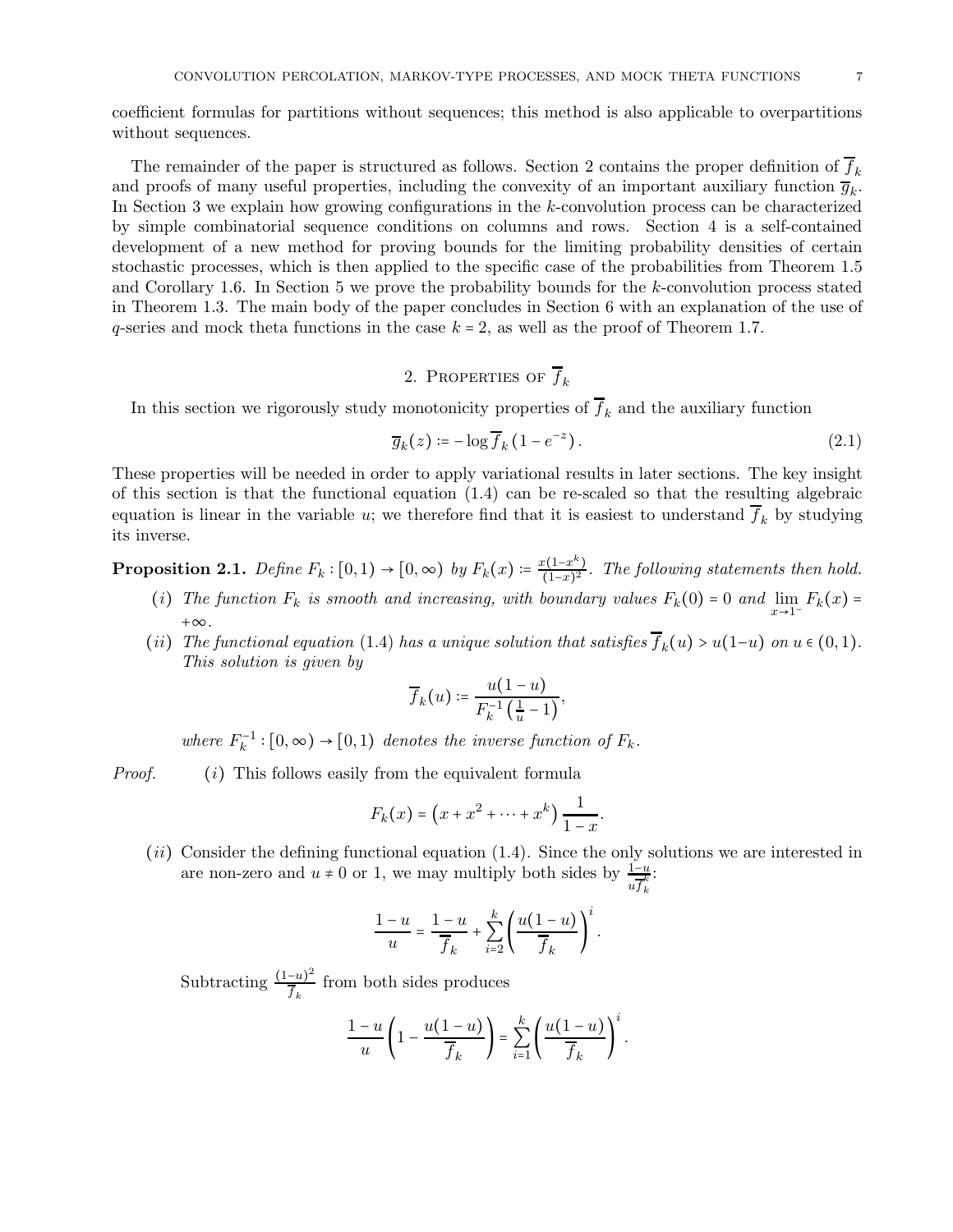Since the right hand side is positive for all positive values of  $\overline{f}_k$ ,  $1 - \frac{u(1-u)}{\overline{f}_k}$  $\frac{1-u}{\overline{f}_k}$  cannot be zero, so the equation is equivalent to

$$
\frac{1-u}{u} = F_k \left( \frac{u(1-u)}{\overline{f}_k} \right).
$$

The restriction  $\overline{f}_k > u(1-u)$  is equivalent to  $\frac{u(1-u)}{f_k} \in (0,1)$ . Since  $\frac{1-u}{u} \in (0,\infty)$  and the map  $F_k$  bijectively maps  $(0, 1)$  to  $(0, \infty)$  we conclude that  $\overline{f}_k$  is unique and  $\overline{f}_k(u) = \frac{u(1-u)}{F_k^{-1}(\frac{1}{n}-1)}$  $\frac{u(1-u)}{F_k^{-1}(\frac{1}{u}-1)},$  as required.  $\Box$ 

We will describe the behavior of  $\overline{f}_k$  and  $\overline{g}_k$  by carefully examining their Taylor series expansions, and we thus present several simple technical results before proceeding further.

**Lemma 2.2.** Let  $\{a_i\}_{0}^{\infty}$ ,  $\{b_i\}_{0}^{\infty}$  be sequences of non-negative real numbers, and denote the partial sums by  $a'_n := \sum_{i=0}^n a_i$ ,  $b'_n := \sum_{i=0}^n b_i$  for  $n \in \mathbb{Z}_{\geq 0}$ . Define the power series  $a(x) = \sum_{n=0}^{\infty} a_n x^n$  and  $b(x) =$  $\sum_{n=0}^{\infty} b_n x^n$  (where any undefined coefficients are set to 0), and assume that their radii of convergence are at least 1.

- (i) If all  $b_n$  are positive and the sequence  $\frac{a_n}{b_n}$  is non-decreasing, then the sequence  $\frac{a'_n}{b'_n}$  is also non-decreasing.
- (ii) If all  $b_n$  are positive and the sequence  $\frac{a_n}{b_n}$  is non-decreasing and non-constant, then the ratio  $a(x)$  $\frac{d(x)}{b(x)}$  is an increasing function on  $(0,1)$ .
- (iii) If all  $b'_n$  are positive and the sequence  $\frac{a'_n}{b'_n}$  is non-decreasing and non-constant, then the ratio  $a(x)$  $\frac{d(x)}{b(x)}$  is an increasing function on  $(0,1)$ .

*Proof.* (i) For  $n \geq 0$ , we calculate

$$
\frac{a'_{n+1}}{b'_{n+1}} - \frac{a'_n}{b'_n} = \frac{a'_n + a_{n+1}}{b'_n + b_{n+1}} - \frac{a'_n}{b'_n} = \frac{a_{n+1}b'_n - a'_n b_{n+1}}{b'_n (b'_n + b_{n+1})}.
$$

The denominator is positive and the numerator can be written as

$$
\sum_{i=0}^{n} (a_{n+1}b_i - a_ib_{n+1}),
$$

where each summand is non-negative.

(ii) Note that the conditions guarantee that  $b(x) > 0$  for  $x \in (0,1)$ . We differentiate the ratio to obtain

$$
\left(\frac{a(x)}{b(x)}\right)' = \frac{a'(x)b(x) - a(x)b'(x)}{b(x)^2}.
$$

It is enough to check that the numerator is positive; we rewrite it as

$$
a'(x)b(x) - a(x)b'(x) = \sum_{0 \le i < j} (j-i)(a_jb_i - a_ib_j)x^{i+j-1}.
$$

It is clear that the right hand side has only non-negative terms with at least one being positive. The claim then follows.

 $\Box$ 

(*iii*) This is an easy consequence of part (*ii*) using the observation that  $\sum_{n=0}^{\infty} a'_n x^n = \frac{a(x)}{1-x}$  $\frac{u(x)}{1-x}$  and  $\sum_{n=0}^{\infty} b'_n x^n = \frac{b(x)}{1-x}$  $\frac{f(x)}{1-x}$ .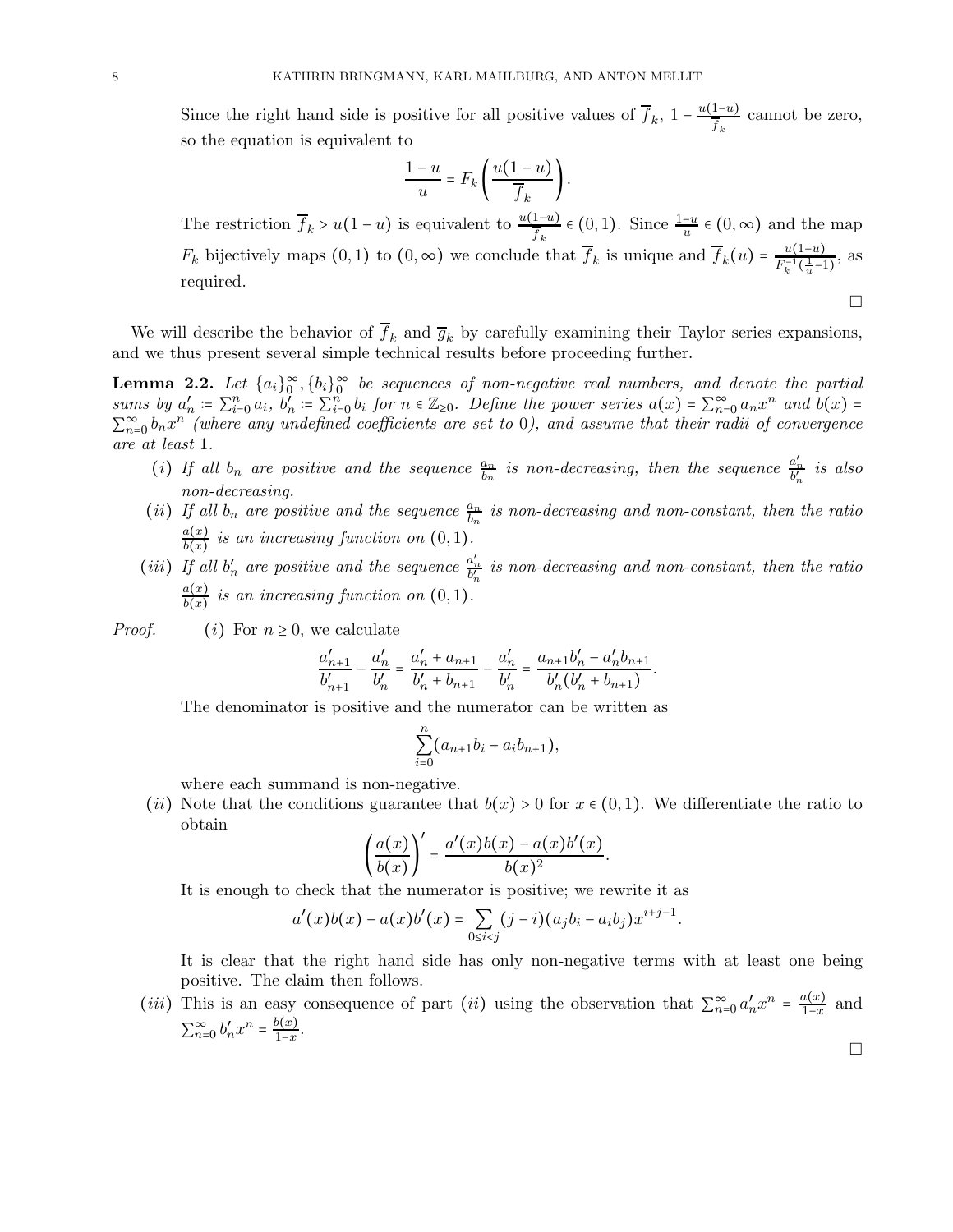We are now prepared to state and prove the main result of this section.

Theorem 2.3. Assume the notation and definitions from above.

- (i) The function  $f_k$  is positive and increasing on  $(0,1)$ , with boundary limits  $\lim_{u\to 0^+} f_k(u) = 0$ , and  $\lim_{u\to 1^-} f_k(u) = 1$ .
- (ii) The function  $\overline{g}_k$  is convex, positive and decreasing on  $(0, \infty)$ , with boundary limits  $\lim_{z\to 0^+} \overline{g}_k(z) = \infty$ , and  $\lim_{z\to\infty} \overline{g}_k(u) = 0$ .

*Proof.* First we note that  $F_k$  extends to an analytic function of x in a neighborhood of 0 and  $F_k(x)$  =  $x+O(x^2)$ . This implies that  $F_k^{-1}$  extends to an analytic function in a neighborhood of 0 and  $F_k^{-1}(x)$  =  $x + O(x^2)$ . Thus  $\overline{f}_k$  extends to an analytic function in a neighborhood of 1 and

$$
\overline{f}_k(u) = \frac{u(1-u)}{1-u+O((1-u)^2)} = 1+O(1-u),
$$

so that  $\lim_{u\to 1^-} f_k(u) = 1$ .

When u tends to 0, the expression  $\frac{1}{u} - 1$  tends to  $\infty$ , so  $\lim_{u \to 0^+} F_k^{-1} \left( \frac{1}{u} \right)$  $\frac{1}{u} - 1$ ) = 1, which implies  $\lim_{u\to 0^+} f_k(u) = 0$ . The boundary values for  $\overline{g}_k$  follow immediately from those for  $f_k$ .

We now introduce an auxiliary variable  $y = F_k^{-1} \left( \frac{1}{u} \right)$  $\frac{1}{u} - 1$ , so that  $F_k(y) = \frac{1}{u}$  $\frac{1}{u}$  – 1. The corresponding differential is then  $F'_k(y)dy = -\frac{du}{u^2}$ , which means that the logarithmic differential of f can be computed as

$$
d\log\overline{f}_k(u) = \frac{du}{u} - \frac{du}{1-u} + \frac{du}{u^2F'_k(y)y}.
$$

Using the fact that  $u = 1 - e^{-z}$  and the corresponding differential  $du = e^{-z} dz = (1 - u) dz$ , we further compute

$$
-\frac{d\overline{g}_k(z)}{dz} = \left(\frac{1}{u} - \frac{1}{1-u} + \frac{1}{u^2 F'_k(y)y}\right) (1-u).
$$
 (2.2)

To show convexity of  $\overline{g}_k$  (which will imply the monotonicity of  $f_k$ ), it is now enough to check that the right hand side of  $(2.2)$  is a positive decreasing function of z. Due to the monotonicity of the changes of variables, this is equivalent to showing that it is a positive decreasing function of  $u$ , which is further equivalent to showing that it is a positive increasing function of  $y$ . We thus rewrite the expression as a function of y (recalling that  $u = \frac{1}{1+F_k}$  $\frac{1}{1+F_k(y)}$ , obtaining

$$
\left(F_k(y) + 1 - \frac{F_k(y) + 1}{F_k(y)} + \frac{(F_k(y) + 1)^2}{F'_k(y)y}\right) \frac{F_k(y)}{1 + F_k(y)} = \frac{yF_k(y)F'_k(y) + (1 + F_k(y))F_k(y)}{yF'_k(y)} - 1.
$$
 (2.3)

Using the Taylor expansion  $F_k(y) = y + O(y^2)$ , we find that the limiting value of the right hand side of  $(2.3)$  at  $y = 0$  is exactly 0, so we need only prove that

$$
\varphi(y) \coloneqq \frac{y F_k(y) F'_k(y) + (1 + F_k(y)) F_k(y)}{y F'_k(y)}
$$

is an increasing function on  $(0, 1)$ .

Consider the two series defined by

$$
a(y) = \sum_{n=0}^{\infty} a_n y^n := \left( F_k(y) F'_k(y) + (1 + F_k(y)) \frac{F_k(y)}{y} \right) (1 - y)^2,
$$
  

$$
b(y) = \sum_{n=0}^{\infty} b_n y^n := F'_k(y) (1 - y)^2,
$$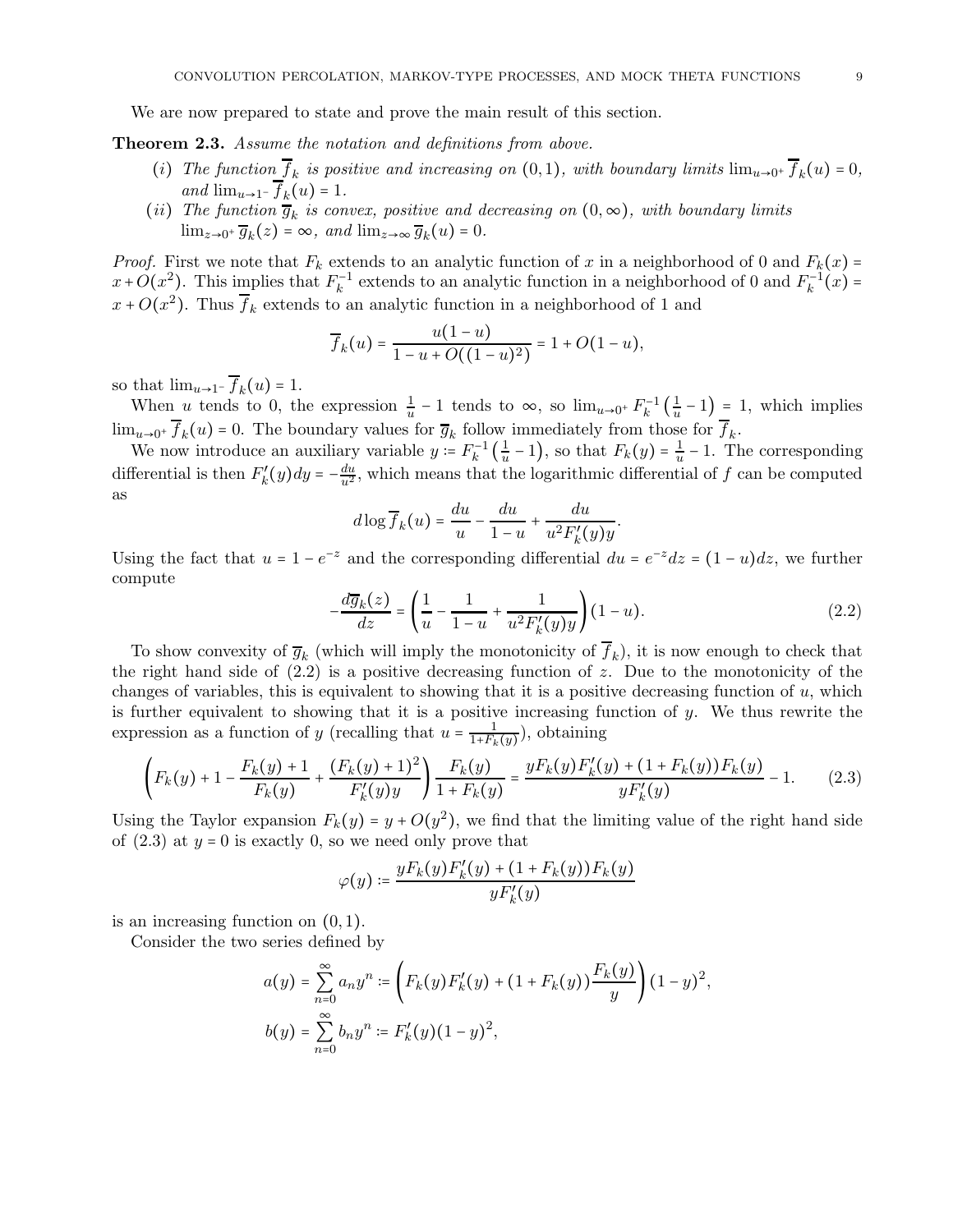so that  $\varphi(y) = \frac{a(y)}{b(y)}$  $\frac{d(y)}{b(y)}$ . We will show that this rational decomposition of  $\varphi(y)$  satisfies the requirements of Lemma 2.2 part (iii), thus proving the required monotonicity.

By definition,

$$
F_k(y)(1-y) = \sum_{i=1}^k y^i,
$$
\n(2.4)

and thus the second term of  $a(y)$  can be expanded as

$$
(1 + F_k(y))\frac{F_k(y)}{y}(1 - y)^2 = \left(1 + \sum_{i=2}^k y^i\right)\sum_{i=0}^{k-1} y^i.
$$
 (2.5)

Differentiating (2.4) we obtain

$$
F'_{k}(y)(1-y) - F_{k}(y) = \sum_{i=0}^{k-1} (i+1)y^{i},
$$
\n(2.6)

which implies the following expansion for the first term of  $a(y)$ :

$$
F_k(y)F'_k(y)(1-y)^2 = \left(\sum_{i=1}^k y^i\right) \left(\sum_{i=0}^{k-1} (i+1)y^i + F_k(y)\right). \tag{2.7}
$$

Note that excluding the constant term (which is zero), all of the Taylor coefficients of  $F_k(y)F'_k(y)(1-y)^2$ are strictly positive. Furthermore, all of the Taylor coefficients of  $(1 + F_k(y))\frac{F_k(y)}{y}(1 - y)^2$  are nonnegative, with constant term 1. Adding (2.5) and (2.7) then shows that  $a_n > 0$  for all n.

We next explicitly determine  $a_n$  for  $0 \le n \le k-1$ , using the fact that  $F_k(y) = \frac{y}{(1-y)^k}$  $\frac{y}{(1-y)^2} + O(y^{k+1}).$ Therefore  $F'_k(y) = \frac{1}{(1-y)^k}$  $\frac{1}{(1-y)^2} + \frac{2y}{(1-y)^2}$  $\frac{2y}{(1-y)^3}$  +  $O(y^k)$ , and hence

$$
\left(F_k(y)F'_k(y) + (1 + F_k(y))\frac{F_k(y)}{y}\right)(1 - y)^2 = \frac{y}{(1 - y)^2} + \frac{2y^2}{(1 - y)^3} + 1 + \frac{y}{(1 - y)^2} + O(y^k)
$$

$$
= 1 + \frac{2y}{(1 - y)^3} + O(y^k) = 1 + \sum_{i=1}^{k-1} i(i + 1)y^i + O(y^k).
$$

We have thus computed that  $a_0 = 1$  and  $a_n = n(n + 1)$  for  $1 \le n \le k - 1$ .

To compute  $b_n$  we use (2.6) to write  $b(y)$  as

$$
F'_{k}(y)(1-y)^{2} = F_{k}(y)(1-y) + (1-y)\sum_{i=0}^{k-1} (i+1)y^{i} = \sum_{i=1}^{k} y^{i} + \sum_{i=0}^{k-1} y^{i} - ky^{k} = 1 + 2\sum_{i=1}^{k-1} y^{i} - (k-1)y^{k}.
$$

We see immediately that all  $b'_n$  are positive. Moreover  $1 = \frac{a_0}{b_0}$  $\frac{a_0}{b_0} = \frac{a_1}{b_1}$  $\frac{a_1}{b_1} < \frac{a_2}{b_2}$  $\frac{a_2}{b_2}$  < ... <  $\frac{a_{k-1}}{b_{k-1}}$  $\frac{a_{k-1}}{b_{k-1}}$ , and Lemma 2.2 part (*i*) then implies that  $\frac{a'_0}{b'_0} \leq \frac{a'_1}{b'_1} \leq \cdots \leq \frac{a'_{k-1}}{b'_{k-1}}$ . Since  $a_n > 0$  for all n, we have  $a'_{k-1} < a'_{k} < \ldots$ , but  $b_n = 0$ for  $n > k$ , so  $b'_{k-1} > b'_{k} = b'_{k+1} = \ldots$  Thus  $\frac{a'_{k-1}}{b'_{k-1}} < \frac{a'_{k}}{b'_{k}} < \ldots$  and all conditions of Lemma 2.2 part *(iii)* are fulfilled.  $\Box$ 

### 3. Column/row sequence characterization of growth

In this section we define column and row events that can be used to describe simple necessary and sufficient conditions for a lattice to become Active.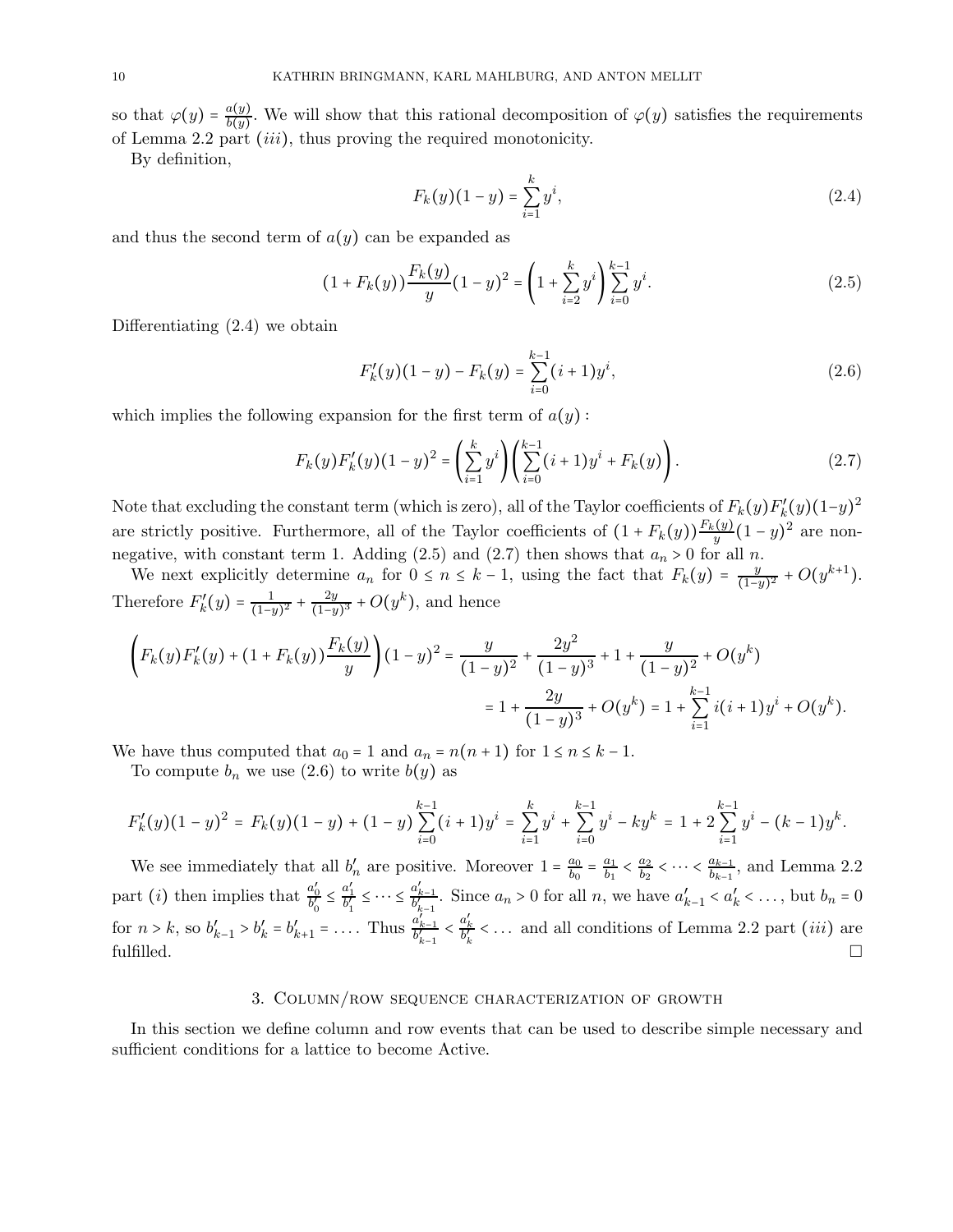**Definition 3.1.** Suppose that M is a finite (partial) row or column of length n in the square directed lattice, so that for some  $r \in \mathbb{Z}$ ,

$$
\mathcal{M} = \{(x, v) : r \le v \le r + n - 1\} \quad \text{or} \quad \mathcal{M} = \{(v, y) : r \le v \le r + n - 1\}.
$$

All possible configurations for  $M$  are then split into the following four disjoint events:

- A: M contains two (possibly equal) sites x and y such that  $\mathcal{S}(x) \geq \rightarrow$  and  $\mathcal{S}(y) \geq \uparrow$ .
- B: M contains x such that  $\mathcal{S}(x) = \uparrow$ , and no state of M satisfies  $\mathcal{S}(y) \geq \rightarrow$ .
- C : M contains x such that  $\mathcal{S}(x) \rightarrow$ , and no state of M satisfies  $\mathcal{S}(y) \geq \uparrow$ .
- D: Every site in M satisfies  $S(x) = \square$ .

These four possible states for  $M$  are denoted by  $\mathcal{S}(M)$ .

Remark 3.2. Recalling  $(1.1)$  and  $(1.2)$ , the corresponding probabilities for the four column/row events of length  $n$  are

$$
\mathbf{P}(A) = (1 - q^n)^2, \quad \mathbf{P}(B) = \mathbf{P}(C) = q^n (1 - q^n), \quad \mathbf{P}(D) = q^{2n}.
$$

We now consider sequences of (typically adjacent) columns or rows, and the following definition helps characterize those which have "good" growth properties relative to the k-convolution process.

**Definition 3.3.** Suppose that  $\{\mathcal{M}_j\}_{j=1}^m$  is a sequence of finite columns or rows.

- The row k-sequence condition is satisfied if  $\{M_j\}$  contains no consecutive subsequence with state sequences  $D, BC$ , or  $B^k$ .
- The column k-sequence condition is satisfied if  $\{M_i\}$  contains no consecutive subsequence with state sequences  $D, CB$ , or  $C^k$ .

Remark 3.4. An alternative characterization of the row k-sequence condition is that the states contain only subsequences of the form A, C, or  $B^jA$  for  $1 \leq j \leq k-1$  (the column k-sequence condition is analogous, with  $B$  and  $C$  events interchanged).

The next result shows that the row and column conditions described above are a necessary condition that any subconfiguration on a rectangular sublattice must satisfy in order for the process to conclude with Active sites.

**Proposition 3.5.** Suppose that a rectangular lattice region of dimensions  $(m, n)$  becomes active in the k-convolution percolation process. Then the rows  $\{\mathcal{R}_j\}_{j=1}^m$  (indexed bottom-to-top) and columns  $\{\mathcal{C}_j\}_{j=1}^n$  (indexed left-to-right) satisfy the row and column k-sequence conditions, respectively.

Proof. We present the proof for the column conditions only; the row conditions are entirely analogous, with the role of  $B$  and  $C$  events interchanged. The argument is by contradiction, so suppose that  $\{\mathcal{C}_j\}_{j=1}^n$  does not satisfy the column k-sequence condition. Suppose that the first disallowed pattern occurs at position m, so that for some j,  $\mathcal{C}_m, \ldots, \mathcal{C}_{m+j}$  has the state pattern  $D, CB$ , or  $C^k$ . We may now use the monotonicity of the percolation process and assume without loss of generality that  $\mathcal{C}_{m-k+1}, \ldots, \mathcal{C}_{m-1}$  are completely filled with Active sites, adding additional columns with nonpositive indices if  $m < k$ .

We first consider the case that  $\mathcal{S}(\mathcal{C}_m) = D$ , so that  $\mathcal{S}(x) = \Box$  for each site x in the m-th column. It is clear that none of the growth rules from Definition 1.1 can lead to an increase in the state of  $x$ . See the first image in Figure 5.

Next, consider the case that  $\mathcal{S}(\mathcal{C}_m) = C$  and  $\mathcal{S}(\mathcal{C}_{m+1}) = B$ . Then Definition 1.1 *(i)* allows us to assign each site in  $\mathcal{C}_m$  to state  $\rightarrow$ . However, note that in order to increase the states in  $\mathcal{C}_{m+1}$ , parts (*ii*) and (iii) of Definition 1.1 require additional  $\rightarrow$  states in  $\mathcal{C}_{m+1}$ , which are precluded by the assumption that  $\mathcal{S}(\mathcal{C}_{m+1}) = B$ . This case is depicted in the second image of Figure 5.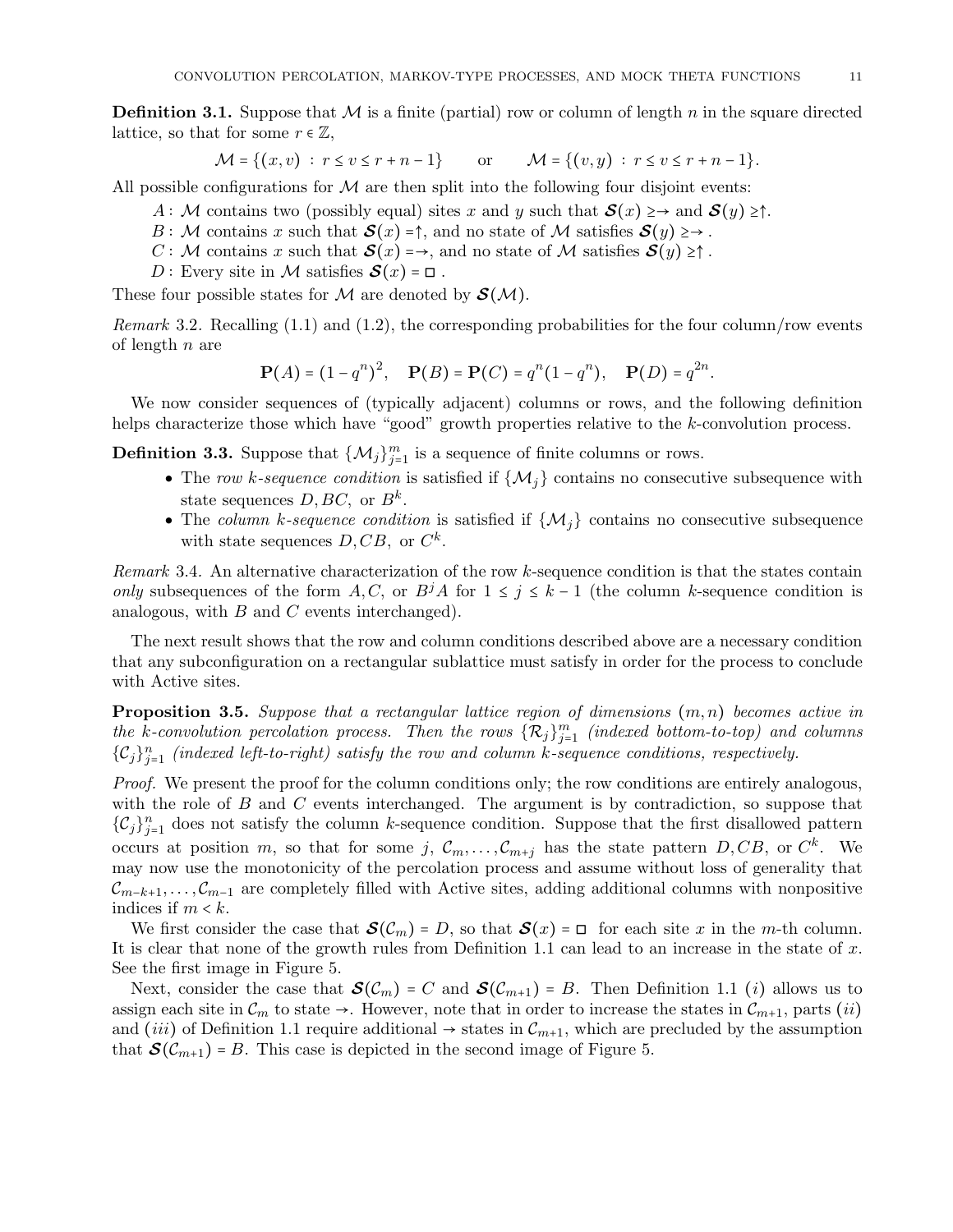| ك الكمال | │┿│┿<br>$\uparrow \uparrow$ |
|----------|-----------------------------|
|          | N                           |
|          |                             |
|          |                             |

FIGURE 5. Maximal configurations with the column subsequences D and CB.

Finally, if  $\mathcal{S}(\mathcal{C}_{m+j}) = C$  for  $0 \leq j \leq k-1$ , then Definition 1.1 *(i)* implies that each of these columns can be increased to the state  $\rightarrow$ , as seen in Figure 6. However, there is no further growth possible, as the gap is then too large for Definition 1.1 (*iii*). This completes the proof, as the rectangle does not become Active in the case of any of the restricted sequences.

| │╋┤╋╟ <i>╾</i> │ <i>→</i> │ <i>→</i> │╋╟╋║ |  |  |                        |
|--------------------------------------------|--|--|------------------------|
| │┿│┿│ <i>→</i> │ <i>→</i> │ <i>→</i> │┿│┿│ |  |  |                        |
| │┿│┿│ <i>→</i> │ <i>→</i> │→│┿│┿│          |  |  |                        |
|                                            |  |  | <b>┿</b> │┿│→│→│→│┿│┿│ |

FIGURE 6. Maximal configuration with the column subsequence  $C^k$ .

 $\Box$ 

Next, we show that the column/row conditions also define a sufficient growth condition for certain diagonal configurations that originate from the origin in the lower-left corner.

**Definition 3.6.** Consider the "stair-step" columns and rows defined such that for  $i \geq k+1$ , the column  $\mathcal{C}_i$  at a distance i to the right of the origin has height  $i - k$ , and the row  $\mathcal{R}_i$  at height i also has width *i* − k. If  $b > a \ge k$ , then the *diagonal growth event*  $\overline{\mathcal{D}}_k(a, b)$  is the event that the columns  $\{\mathcal{C}_{a+1}, \ldots, \mathcal{C}_b\}$ and rows  $\{R_{a+1}, \ldots, R_b\}$  satisfies the k-sequence conditions for the k-convolution percolation process.

**Proposition 3.7.** If the lower-left square of side-length a is filled with Active sites and event  $\overline{\mathcal{D}}_k(a, b)$ is satisfied, then some rectangle with dimensions  $(b-s, b-t)$  for  $0 \leq s, t \leq k-1$  is eventually filled with Active sites. Furthermore, the final s columns will have state  $\rightarrow$  in each cell  $(x, y)$  with  $a-s+1 \le x \le a$ and  $1 \le y \le a-t$ . Similarly, cells  $(x, y)$  with  $1 \le x \le a-s$  and  $a-t+1 \le y \le a$  will have state  $\uparrow$ .

Proof. Following Remark 3.4, we need consider only row/column sequences of the prescribed form. Observe that if columns  $a+1,\ldots,a+j$  (of height a) and rows  $a+1,\ldots,a+\ell$  (of width a) eventually become Active, then by Definition 1.1 (ii), the lower-left square of length  $a + \min\{j, \ell\}$  will become Active. Thus it is sufficient to prove that the permissible column and row events independently lead to extended column and row growth.

Without loss of generality, consider the column states and the left-to-right growth of the percolation process. If  $\mathcal{S}(\mathcal{C}_{a+1}) = A$  or B, then Definition 1.1 *(ii)* directly implies that the column becomes filled with Active sites.

The other possibility is that the initial column states satisfy  $\mathcal{S}(\mathcal{C}_{a+j}) = C$  for  $1 \leq j \leq m \leq k-1$ , with  $\mathcal{S}(\mathcal{C}_{a+m+1}) = A$ . In this case, the evolution first proceeds according to Definition 1.1 *(i)*, which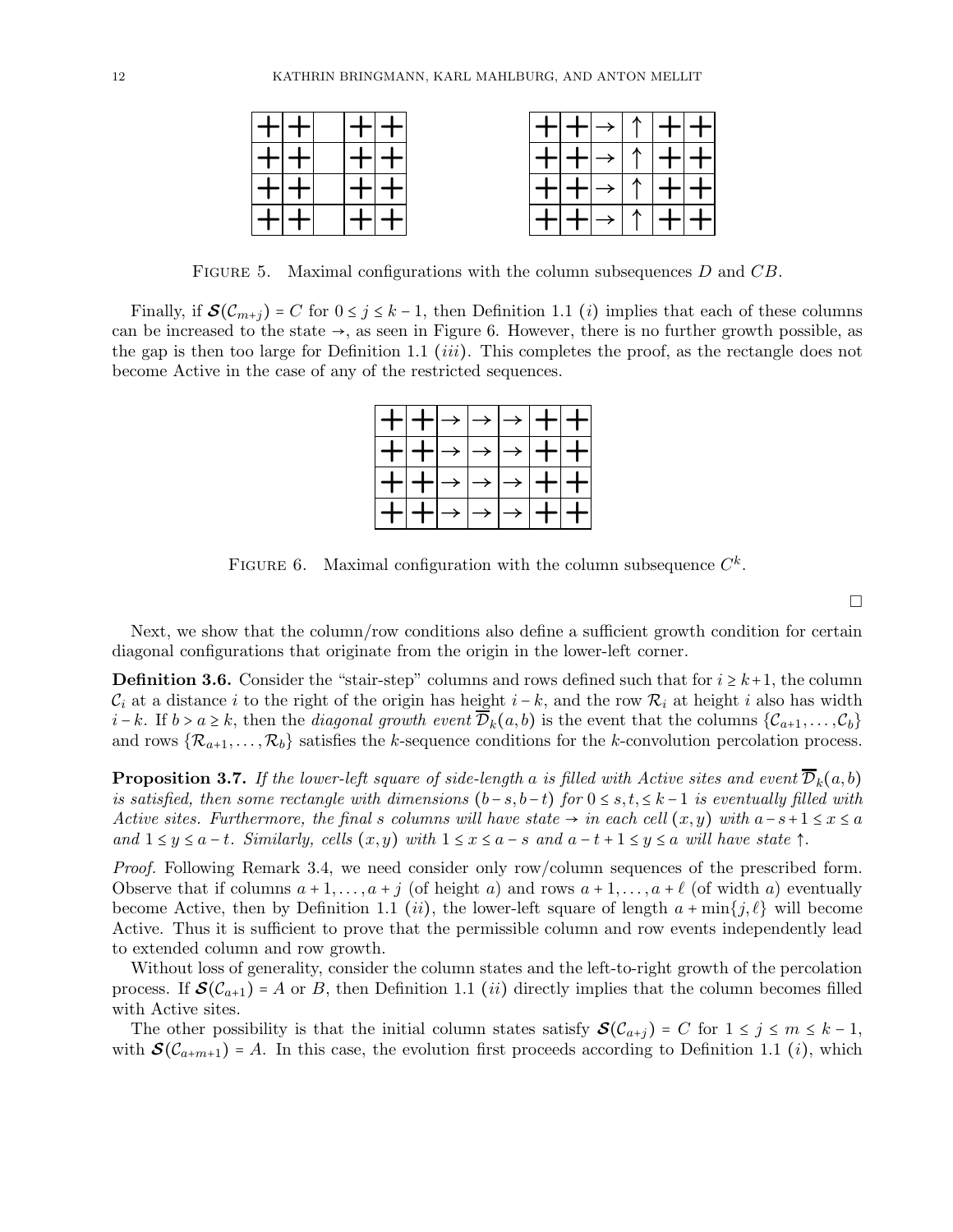

FIGURE 7. The "stair-step" columns and rows defined for the event  $\overline{\mathcal{D}}_k(a, b)$  for  $k = 3$ .

implies that the columns  $\mathcal{C}_{a+j}$  for  $1 \leq j \leq m$  are completely filled with the state  $\rightarrow$ . The same rule also then applies to the sites of column  $\mathcal{C}_{a+m+1}$ , which are therefore set to states  $\mathcal{S}(x) \geq \rightarrow$ , with strict inequality for at least one  $x \in C_{a+m+1}$ ; strictly speaking, the columns here are extended to height a. Next, Definition 1.1 (iii) then implies that for any state  $x \in C_{a+m+1}$  with  $\mathcal{S}(x) = +$ , the sites directly to the left of x will also be set to the state  $+$  . Finally, Definition 1.1 *(ii)* then fills in the rest of the columns  $\mathcal{C}_{a+i}$  with Active sites, until the final column with states A or B is reached. Beyond this point, there remain at most  $k-1$  columns with state C; Definition 1.1 (*i*) then fills their cells entirely with  $\rightarrow$  states. with  $\rightarrow$  states.

Remark 3.8. The above arguments show that a near-converse to Proposition 3.5 also holds: if  $\mathcal{S}(\mathcal{C}_1)$  = ...  $\mathcal{S}(\mathcal{C}_{k-1})$  = A and  $\{\mathcal{C}_k,\ldots,\mathcal{C}_n\}$  satisfy the k-column sequence conditions, then the process will evolve such that every column  $\mathcal{C}_j$  is completely Active for  $k \leq j \leq n-s$ , where  $0 \leq s \leq k-1$ , and  $\mathcal{C}_j$  is completely filled with  $\rightarrow$  states for  $n - s + 1 \leq j \leq n$ . The analogous statement holds for row sequences.

Thus the sequences of column/row events in a configuration give a natural description of both necessary and sufficient conditions that the configuration eventually become Active. The next section addresses such probabilistic sequence events in more generality, and we return to the specific setting of k-convolution percolation in Section 5.

#### 4. Bounds for the limiting probabilities of column/row sequences

In this section we present a new method for proving double-sided bounds for the probabilities of stochastic sequences, which uses monotonicity properties of the eigenvalues and eigenvectors for the associated Markov-type processes. In particular, we apply this method to probability sequences satisfying the column  $k$ -sequence conditions from Definition 3.3 (the row  $k$ -sequence conditions are equivalent following a simple renaming), and prove Theorem 1.5. The probability bounds in this section are then a key part of the proof of Theorem 1.3. We note that some of our technical results also follow from the theory of stochastic matrices [15] (for example, the uniqueness of the largest, real eigenvalue is implied by the Perron-Frobenius theorem). However, we prefer the present approach, as our situation is also rather special due to the nature of the characteristic polynomial, which is in turn related to the defining functional equations for our  $f_k$ . As previously mentioned in Section 2, this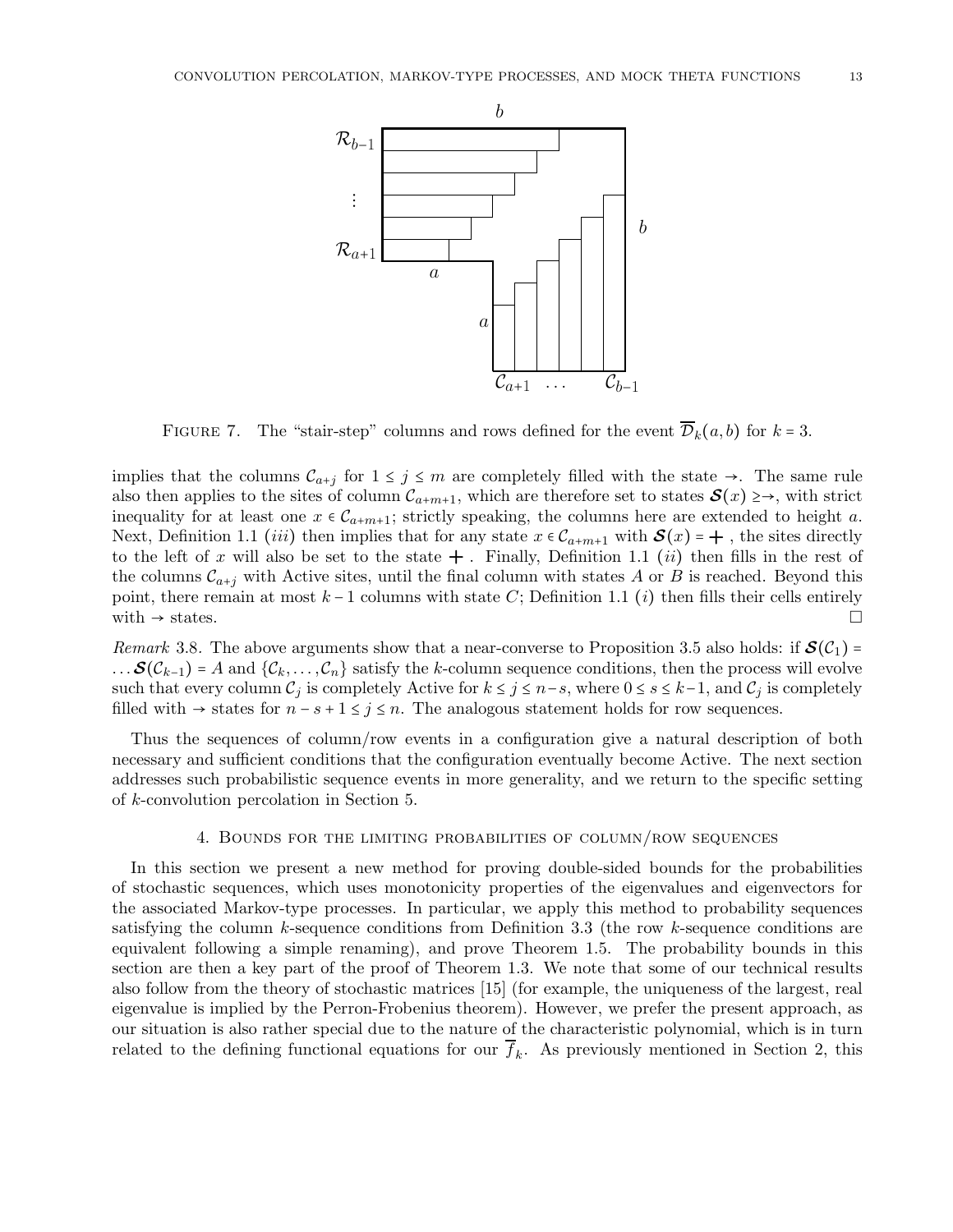algebraic equation can be re-scaled so that it is linear in the inverse function, and we use this property extensively as we prove the bounds.

4.1. Definitions and statement of probability bound. Consider a sequence of independent random variables  $\{E_j\}_{j=1}^{\infty}$  such that

$$
\mathbf{P}(E_j = A) = u_j^2, \quad \mathbf{P}(E_j = B) = \mathbf{P}(E_j = C) = u_j(1 - u_j), \quad \mathbf{P}(E_j = D) = (1 - u_j)^2.
$$

Next, define notation for the probability of the events that satisfy k-sequence conditions, namely

 $\overline{\rho}_k(m,n) \coloneqq \mathbf{P} \Big( \{E_j\}_{j=m}^n \text{ has no } D, CB, C^k \Big),$ 

for  $1 \leq m \leq n$ . Note that a sequence that ends with at most  $k - 1$  Cs is allowed.

The following recurrence relation is easily verified by conditioning on the number of C events that occur at the beginning of the sequence. For  $n \geq m + k - 1$  we have

$$
\overline{\rho}_k(m,n) = \underbrace{u_m}_{E_m = A \text{ or } B} \overline{\rho}_k(m+1,n) + \sum_{j=2}^k \underbrace{u_m(1-u_m)\cdots u_{m+j-2}(1-u_{m+j-2})}_{E_m = \cdots = E_{m+j-2} = C} \underbrace{u_{m+j-1}^2}_{E_{m+j-1} = A} \overline{\rho}_k(m+j,n). \tag{4.1}
$$

The initial conditions for the recurrence are defined by recalling the "extendable" property of the sequences. The values are most easily described by first setting  $\overline{\rho}_k(n+1,n) = 1$ , and then using a modified, truncated recurrence, which states that for  $n \leq m + k - 2$ ,

$$
\overline{\rho}_k(m,n) = u_m \overline{\rho}_k(m+1,n) + \sum_{j=2}^{n-m+1} u_m(1-u_m) \cdots u_{m+j-2} (1-u_{m+j-2}) u_{m+j-1}^2 \overline{\rho}_k(m+j,n) \qquad (4.2)
$$

$$
+ \underbrace{u_m(1-u_m) \cdots u_n (1-u_n)}_{E_m = \cdots = E_n = C}.
$$

The first term and summation record similar events as in (4.1), and the final term is due to the fact that the sequence is allowed to end with a truncated string of at most  $k - 1$  Cs.

The *limiting density* for these probabilities is found by setting all  $u_j := u$  in (4.1), and replacing each  $\overline{\rho}_k(m,n)$  by  $\overline{f}_k^{m-n+1}$  $\binom{n}{k}$ . This immediately gives the functional equation (1.4), and also leads to a simple inductive proof of Theorem 1.5 in the case that all  $u_i$  are equal. Indeed, this is nothing more than the standard approach for finding the limiting distribution of a Markov chain with fixed probabilities [19].

4.2. A "Markov-type" stochastic process with variable transition probabilities. In order to address the general case of (monotonic) unequal  $u_j$ s, we modify the simple Markov process that naturally corresponds to the case where all  $u_j = u$ . The states of this Markov process encode the number of consecutive C events at the end of the sequence of random variables, and the transition probabilities are polynomial functions of u. Adapting these ideas to the present case, we refine the probabilities  $\overline{\rho}_k(m,n)$  by also encoding the number of C events at the end of the sequence. In particular, for  $0 \le a \le k-1$ , define

$$
\overline{\rho}_k(a; m, n) \coloneqq \mathbf{P}(\{E_j\}_{j=m}^n \text{ has no } D, CB, C^k \text{ and ends with exactly } a Cs).
$$

This last condition means that  $E_{n-a} \neq C$  and  $E_{n-a+1} = \cdots = E_n = C$ .

Heuristically, we are now considering a Markov-type process in which the transition probabilities after j steps are a function of  $u_i$ . This means that we can easily describe recurrence relations between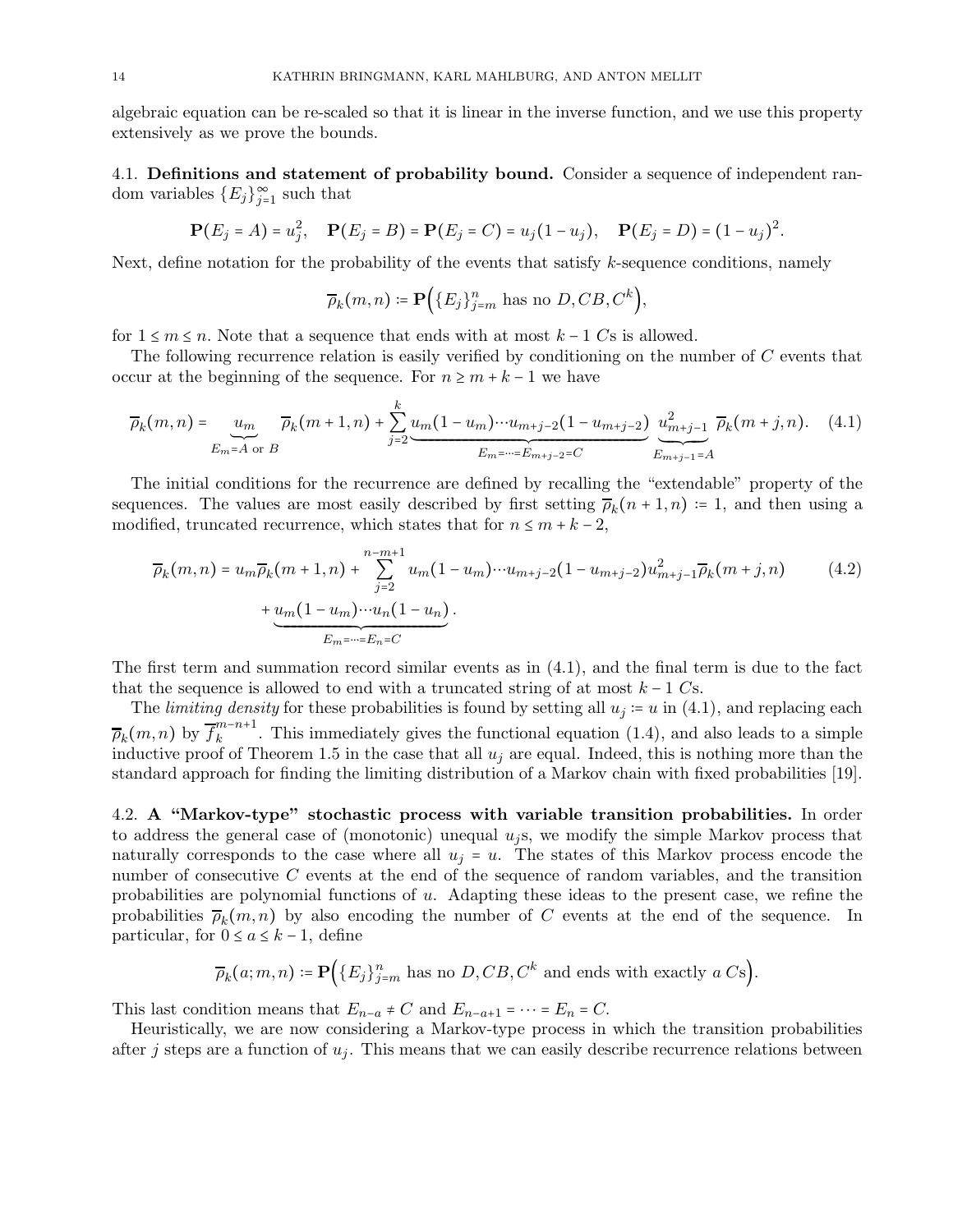the  $\overline{\rho}_k(a;m,n)$ , namely

$$
\overline{\rho}_k(a; m, n+1) = \begin{cases} u_{n+1}^2 \sum_{j=0}^{k-1} \overline{\rho}_k(j; m, n) + u_{n+1} (1 - u_{n+1}) \overline{\rho}_k(0; m, n) & \text{if } a = 0, \\ u_{n+1} (1 - u_{n+1}) \overline{\rho}_k(a - 1; m, n) & \text{if } 1 \le a \le k - 1. \end{cases}
$$
(4.3)

In the case  $a = 0$ , the sequence ends with exactly zero Cs, which means that the final event is A or B. If  $E_{n+1} = A$ , it may be preceded by any number of Cs up to length  $k-1$ , which accounts for the first term in the top formula above, whereas if  $E_{n+1} = B$ , it must be preceded by an A or B, which is the second term. The cases  $1 \le a \le k-1$  are simpler, because if  ${E_j}_{m}^{n+1}$  ends with exactly a Cs, then  $E_{n+1} = C$  and  $\{E_j\}_{m}^n$  ends with exactly  $a-1$  Cs.

We now use these relations in order to rewrite our probabilities  $\overline{\rho}_k(m,n)$  in terms of linear transformations. For the remainder of the section, we will frequently suppress the subscript  $k$  for notational convenience. Define the vectors

$$
\overline{P}_k(m,n) = \overline{P}(m,n) := (\overline{\rho}(0;m,n) \quad \overline{\rho}(1;m,n) \quad \cdots \quad \overline{\rho}(k-1;m,n))^{T}.
$$

Observe that the probabilities can then be recovered as

$$
\overline{\rho}_k(m,n) = \left\|\overline{P}(m,n)\right\|_1 = \mathbf{s}^T \overline{P}(m,n),
$$

where  $\mathbf{s} = \mathbf{s}_k := (1 \cdots 1)^T$  is a k-dimensional vector. Furthermore, the relations (4.3) are easily rewritten as

$$
\overline{P}(m,n)=\overline{M}(u_n)\overline{P}(m,n-1),
$$

where the transition matrices are given by

$$
\overline{M}(u) = \overline{M}_k(u) := \begin{pmatrix} u & u^2 & \cdots & \cdots & u^2 \\ u(1-u) & 0 & \cdots & \cdots & 0 \\ 0 & \ddots & \ddots & & \vdots \\ \vdots & \ddots & \ddots & \ddots & \vdots \\ 0 & \cdots & 0 & u(1-u) & 0 \end{pmatrix}.
$$

Finally, the initial conditions described in (4.2) are then seen to be equivalent to setting  $\overline{P}(n+1, n)$  = e, where

$$
\mathbf{e} = \mathbf{e}_k := \begin{pmatrix} 1 & 0 & \cdots & 0 \end{pmatrix}^T.
$$

This then means that

$$
\overline{\rho}(m,n) = \mathbf{s}^T \overline{P}(m,n) = \mathbf{s}^T \overline{M}(u_n) \overline{P}(m,n-1) = \dots = \mathbf{s}^T \overline{M}(u_n) \dots \overline{M}(u_m) \overline{P}(m,m-1)
$$

$$
= \mathbf{s}^T \overline{M}(u_n) \dots \overline{M}(u_m) \mathbf{e} = \mathbf{e}^T \overline{M}(u_m)^T \dots \overline{M}(u_n)^T \mathbf{s};
$$
(4.4)

the final equality follows because the expression is a scalar overall, and is thus its own transpose.

It is well known from the theory of vector spaces over a field  $\mathbb F$  that a matrix of the form

$$
M = \begin{pmatrix} \alpha_{k-1} & 1 & 0 & \cdots & 0 \\ \alpha_{k-2} & 0 & \ddots & \ddots & \vdots \\ \vdots & \vdots & \ddots & \ddots & 0 \\ \vdots & \vdots & & \ddots & 1 \\ \alpha_0 & 0 & \cdots & \cdots & 0 \end{pmatrix}
$$

corresponds to the linear action given by multiplication by  $x$  on the vector space

$$
V = \langle x^{k-1}, \ldots, x, 1 \rangle \cong \mathbb{F}[x]/p(x),
$$

where  $p(x) = x^k - \alpha_{k-1}x^{k-1} - \cdots - \alpha_0$ . Furthermore, the characteristic polynomial of this transformation is also equal to  $p(x)$ , and the eigenvector corresponding to an eigenvalue  $\lambda$  is simply the vector whose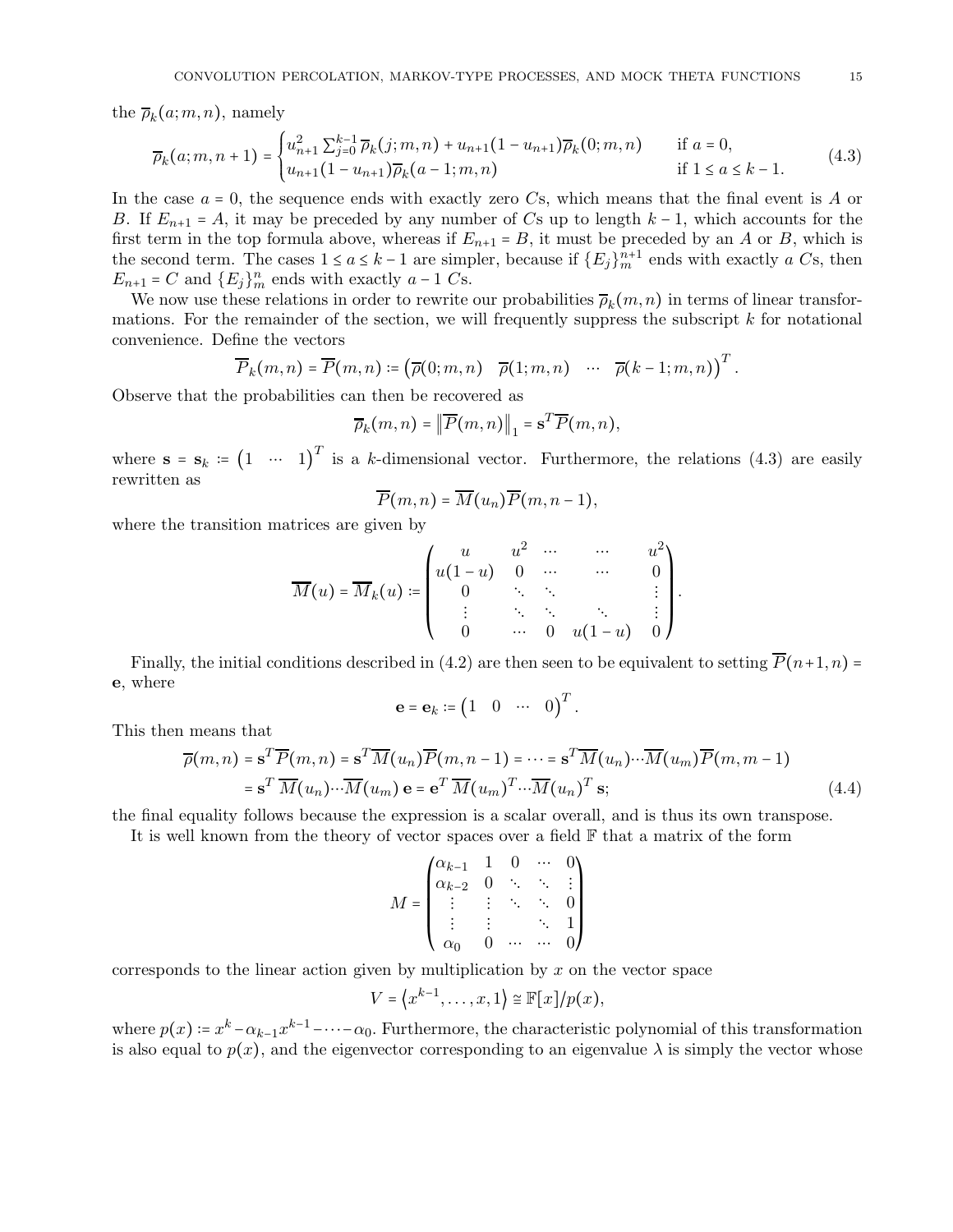coordinates are the coefficients of  $p(x)/(x - \lambda)$ . Throughout this section we also index vectors in this linear space with respect to the corresponding polynomial degrees, writing  $\mathbf{v} = (v_{k-1} \cdots v_0)^T$ .

Returning to the situation at hand, consider the scaled transformation

$$
\frac{1}{u(1-u)}\overline{M}(u)^{T} = \begin{pmatrix}\n\frac{1}{1-\overline{u}} & 1 & 0 & \cdots & 0 \\
\frac{1}{1-\overline{u}} & 0 & \ddots & \ddots & \vdots \\
\vdots & \vdots & \ddots & \ddots & 0 \\
\frac{u}{1-u} & 0 & \cdots & \cdots & 0\n\end{pmatrix},
$$

which then has the characteristic polynomial

$$
\overline{Q}(u;x) = \overline{Q}_k(u;x) \coloneqq x^k - \frac{1}{1-u} x^{k-1} - \frac{u}{1-u} \left( x^{k-2} + \dots + 1 \right). \tag{4.5}
$$

Now let  $\overline{\lambda}(u) = \overline{\lambda}_k(u)$  denote the positive real root of  $\overline{Q}(u; x)$ ; a unique such root exists by Descartes' Rule of Signs and the fact that the constant term of  $\overline{Q}(u;x)$  is negative (as  $u > 0$ ). Note that in fact

$$
\overline{\lambda}_k(u) = \frac{\overline{f}_k(u)}{u(1-u)},
$$
\n(4.6)

as the characteristic polynomial of  $\overline{M}_k(u)^T$  is easily seen to be

$$
u^{k}(1-u)^{k}\overline{Q}_{k}\left(u;\frac{x}{u(1-u)}\right)=x^{k}-ux^{k-1}-u^{3}(1-u)x^{k-2}-\cdots-u^{k+1}(1-u)^{k-1},
$$

which can be compared with  $(1.4)$ . We continue working with the normalized matrix as it will simplify various computations.

**Proposition 4.1.** The eigenvalue  $\overline{\lambda}(u)$  is a strictly increasing function of u, with boundary values  $\overline{\lambda}(0) = 1$  and  $\overline{\lambda}(1) = \infty$ .

Proof. By definition, the eigenvalue satisfies

$$
\lambda(u)^{k} - \frac{1}{1-u}\lambda(u)^{k-1} - \frac{u}{1-u}\left(\lambda(u)^{k-2} + \dots + 1\right) = 0.
$$
 (4.7)

Differentiating this equation with respect to  $u$  gives

$$
\frac{\partial}{\partial x}\overline{Q}(u;x)\Big|_{x=\lambda}\cdot\frac{d\lambda}{du}-\frac{1}{(1-u)^2}\left(\lambda^{k-1}+\cdots+1\right)=0.
$$

From the definition of  $\lambda(u)$  as the unique (and therefore largest) positive root of  $\overline{Q}(u;x)$ , the derivative  $\frac{\partial}{\partial x}\overline{Q}(u;x)$  is positive at  $x = \lambda(u)$ , and thus we find that  $\frac{d\lambda}{du}$  is always positive.

For the boundary values, it is clear that the positive real root of  $\overline{Q}(0; x) = x^k - x^{k-1}$  is  $\overline{\lambda}(0) = 1$ . It is also clear that as  $u \to 1^{-}$ ,

$$
\lambda(u)^k \ge \frac{u}{1-u} \to \infty.
$$

 $\Box$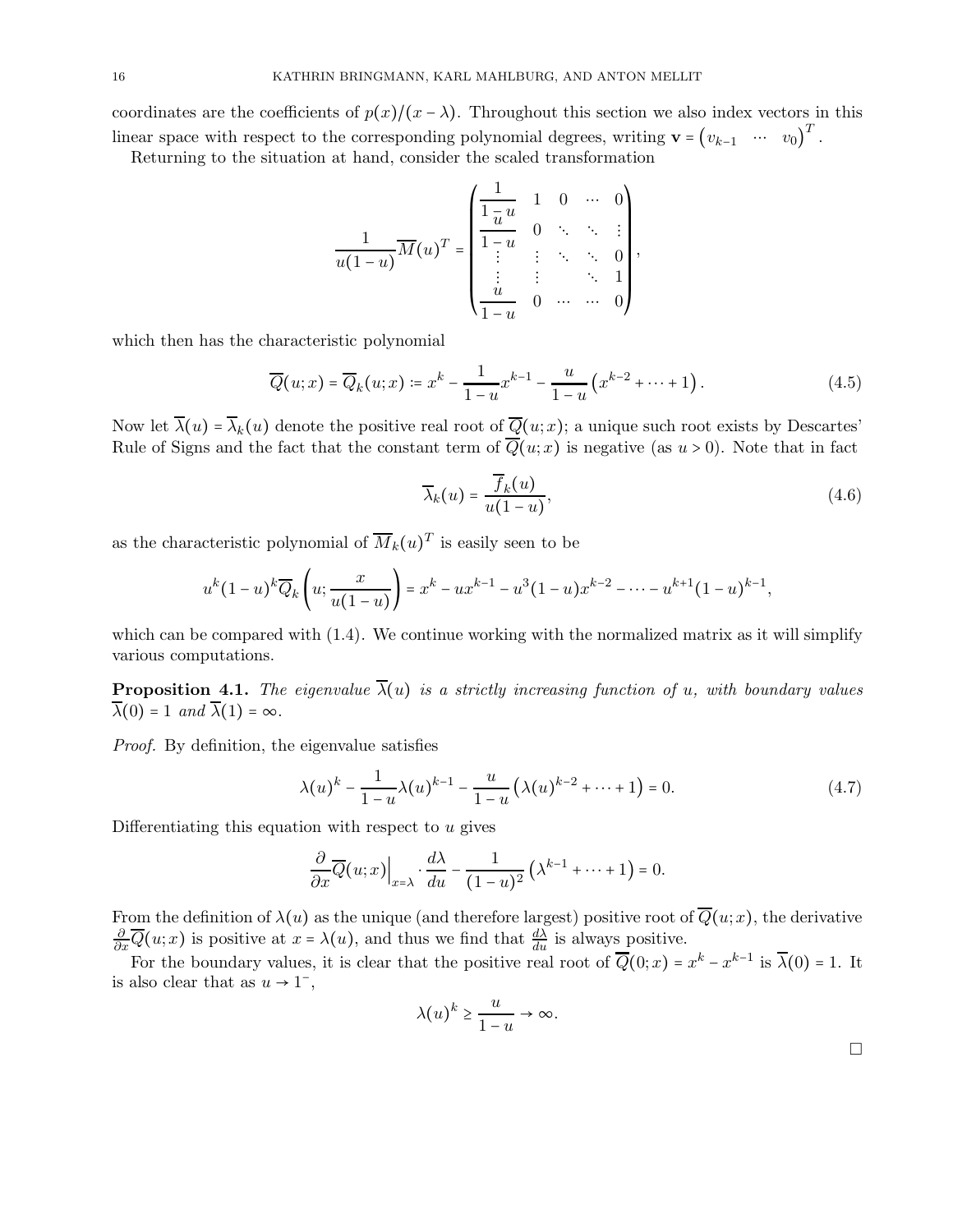4.3. Proof of lower bound for Theorem 1.5. In order to prove the lower probability bound, we work with the scaled transpose matrices  $\frac{1}{u(1-u)}\overline{M}_k(u)^T$ . We begin by calculating the eigenvectors associated to  $\overline{\lambda}(u)$  and will next prove monotonicity properties about their entries. Using the polynomial vector space basis, the eigenvectors are

$$
\overline{\Lambda}(u) = \overline{\Lambda}_k(u) = x^{k-1} + \sum_{j=0}^{k-2} \overline{a}_j(u) x^j := \frac{\overline{Q}_k(u)}{x - \overline{\lambda}_k(u)}.
$$
\n(4.8)

Comparing with (4.5), we find that

$$
x^{k} - \frac{1}{1-u}x^{k-1} - \frac{u}{1-u}\left(x^{k-2} + \dots + 1\right) = x^{k} - \overline{\lambda}(u)x^{k-1} + \sum_{j=0}^{k-2} \overline{a}_{j}(u)x^{j}\left(x - \overline{\lambda}(u)\right).
$$

Comparing like powers of x gives the recurrences  $\overline{a}_j = \overline{\lambda}^{-1} \left( \overline{a}_{j-1} + \frac{u}{1-u} \right)$  for  $1 \le j \le k-2$ , which leads to the formulas

$$
\overline{a}_j = \frac{u}{1-u} \left( \overline{\lambda}^{-1} + \dots + \overline{\lambda}^{-(j+1)} \right)
$$
(4.9)

for  $0 \le j \le k - 2$ . We also have  $\overline{a}_{k-1}(u) \equiv 1$ .

**Proposition 4.2.** For  $0 \le j \le k-2$ , the coefficients  $\overline{a}_j(u)$  are increasing functions of u. Furthermore,  $\overline{a}_i(0) = 0$  and  $\overline{a}_i(1) = 1$ .

*Proof.* By Proposition 4.1, the first statement is equivalent to the claim that  $\overline{a}_i(u)$  is an increasing function of  $\lambda(u)$ . Recall from (4.7) that  $\overline{\lambda}(u)$  is defined by an algebraic expression linear in u; solving gives

$$
u = \frac{\overline{\lambda}^k - \overline{\lambda}^{k-1}}{\overline{\lambda}^k + \overline{\lambda}^{k-2} + \overline{\lambda}^{k-3} + \dots + 1}
$$

Combined with (4.9) this implies that

$$
\overline{a}_{j} = \frac{\overline{\lambda}^{k-j-2} \left( \overline{\lambda}^{j+1} - 1 \right) (\overline{\lambda} - 1)}{\overline{\lambda}^{k} - 1}.
$$
\n(4.10)

.

Write  $t \coloneqq \overline{\lambda}^{-1}$ , so that

$$
\overline{a}_j = \frac{\left(1 - t^{j+1}\right)\left(1 - t\right)}{1 - t^k}.\tag{4.11}
$$

By Proposition 4.1 we have the range  $0 \le t \le 1$ , so  $\overline{a}_j$  is clearly nonnegative. Our task is now to show that the expression in  $(4.11)$  is a decreasing function of t on  $[0, 1]$ .

In fact, we observe that  $1-t$  is a decreasing function of t, and then also show that  $F_{a,b}(t) = \frac{1-t^a}{1-t^b}$  $\frac{1-t^{\omega}}{1-t^b}$  is decreasing in t for any  $0 < a < b$ . The derivative with respect to t of this rational function is

$$
F'_{a,b}(t) = \frac{at^{a-1}(t^b - 1) - bt^{b-1}(t^a - 1)}{(t^b - 1)^2},
$$

and thus we need to show that the numerator is negative. This is equivalent to showing that

$$
t^b \leq \frac{b-a}{b} t^{a+b} + \frac{a}{b} t^a,
$$

which follows directly from Jensen's inequality applied to the convex function  $z \mapsto t^z$  (with both  $t, z > 0$ ).

For the boundary values, simply evaluate (4.11) at  $t = 0$  and  $t = 1$  (which correspond to  $u = 1$  and  $u = 0$ , respectively).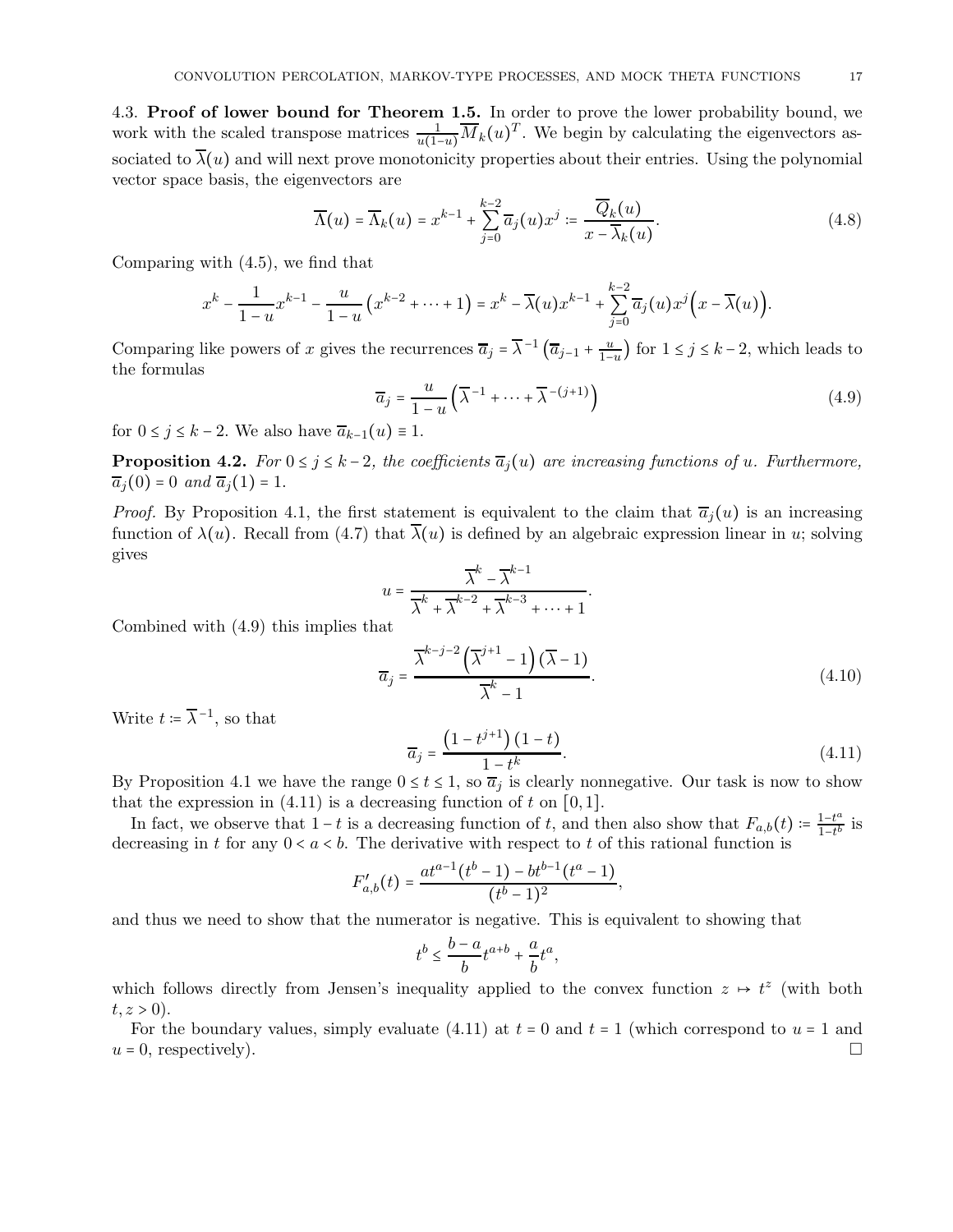We can now easily complete the proof of the lower bound of Theorem 1.5. We adopt a partial order on vectors given by  $\mathbf{v} \leq \mathbf{w}$  if and only if  $v_j \leq w_j$  for each individual component (recall that we denote the vector components by  $\mathbf{v} = (v_{k-1} \cdots v_0)^T$ . Note that this ordering is compatible with (positive) matrix transformations: if all of the coefficients of M are nonnegative, then  $\mathbf{v} \leq \mathbf{w}$  implies  $M\mathbf{v} \leq M\mathbf{w}$ . Recalling  $(4.4)$ ,  $(4.6)$  and the eigenvectors from  $(4.8)$ , we have

$$
\overline{\rho}(1,n) = \mathbf{e}^T \overline{M}(u_1)^T \cdots \overline{M}(u_n)^T \mathbf{s} \tag{4.12}
$$
\n
$$
\geq \mathbf{e}^T \overline{M}(u_1)^T \cdots \overline{M}(u_n)^T \overline{\Lambda}(u_n) = \overline{f}_k(u_n) \cdot \mathbf{e}^T \overline{M}(u_1)^T \cdots \overline{M}(u_{n-1})^T \overline{\Lambda}(u_n),
$$

where the inequality follows from Proposition 4.2, which gives  $\overline{a}_i(u) \leq 1$ . We now use the assumption that the  $u_i$  are increasing. The monotonicity property found in Proposition 4.2 then also implies that  $\overline{\Lambda}(u_{i+1}) \geq \overline{\Lambda}(u_i)$  for all j, and we apply this iteratively to (4.12), finding

$$
\overline{\rho}(1,n) \geq \overline{f}_k(u_n) \cdot \mathbf{e}^T \overline{M}(u_1)^T \cdots \overline{M}(u_{n-1})^T \overline{\Lambda}(u_{n-1})
$$
  
\n
$$
= \overline{f}_k(u_{n-1}) \overline{f}_k(u_n) \cdot \mathbf{e}^T \overline{M}(u_1)^T \cdots \overline{M}(u_{n-2})^T \overline{\Lambda}(u_{n-1})
$$
  
\n
$$
\geq \cdots \geq \overline{f}_k(u_1) \cdots \overline{f}_k(u_n) \cdot \mathbf{e}^T \overline{\Lambda}(u_1) = \overline{f}_k(u_1) \cdots \overline{f}_k(u_n).
$$

For the final equality we used the fact that  $e^T \overline{\Lambda}(u_1) = \overline{a}_{k-1}(u_1) \equiv 1$ .

4.4. Proof of upper bound for Theorem 1.5. In this section we will at times vary  $k$ , and thus it is much more important that we take care with these subscripts in formulas. In order to study the upper bound, we now work directly with the matrices  $\overline{M}_k(u)$ . The calculation of the eigenvalues is unchanged from Section 4.3, and we again denote the unique positive eigenvalue of  $\frac{1}{u(1-u)}\overline{M}_k(u)$ by  $\overline{\lambda}_k(u) = \frac{f_k(u)}{u(1-u)}$ . However, without the transpose matrix we now no longer have a polynomial ring representation of the vector space. Fortunately, the eigenvectors of  $\overline{M}_k(u)$  have a very simple explicit form; in particular, the normalized eigenvector corresponding to the eigenvalue  $f_k(u)$  is

$$
\widetilde{\Lambda}_k(u) \coloneqq \frac{\left(\overline{\lambda}_k(u)^{k-1} \quad \overline{\lambda}_k(u)^{k-2} \quad \dots \quad 1\right)^T}{\overline{\lambda}_k(u)^{k-1} + \overline{\lambda}_k(u)^{k-2} + \dots + 1}.
$$

For the proof of the upper bound, we use a different partial ordering on vectors; this order is simply a continuous version of the natural "dominance order" for partitions from the theory of representations of finite symmetric groups [23].

Definition 4.3. For vectors in  $\mathbb{R}^k$ ,

$$
\mathbf{v} \le \mathbf{w}
$$
 if and only if  $\mathbf{s}_k(i)^T \mathbf{v} \le \mathbf{s}_k(i)^T \mathbf{w}$  for all  $1 \le i \le k$ ,

where  $\mathbf{s}_k(i) \coloneqq \begin{pmatrix} 1 & \cdots & 1 & 0 & \cdots & 0 \end{pmatrix}^T$  denotes the length k vector with exactly i 1s.

We state several simple properties of the matrices  $\overline{M}_k(u)$  that describe the compatibility of the partial ordering with vector and sequence inequalities (recall once more that we index vectors as  $\mathbf{v} = (v_{k-1} \quad \cdots \quad v_0)^T$ ).

**Proposition 4.4.** Suppose that  $\mathbf{v}, \mathbf{w} \in \mathbb{R}^k_{\geq 0}$  and  $u \in [0, 1]$ .

- (i) The vector norm satisfies  $||M_k(u)\mathbf{v}||_1 \le ||\mathbf{v}||_1$ .
- (ii) If  $\mathbf{v} \leq \mathbf{w}$ , then  $\overline{M}_k(u)\mathbf{v} \leq \overline{M}_k(u)\mathbf{w}$ .
- (iii) If  $v_{k-1} \geq \cdots \geq v_0$ , then  $v'_{k-1} \geq \cdots \geq v'_0$  $\frac{0}{0}$  as well, where  $\mathbf{v}' \coloneqq \overline{M}_k(u)\mathbf{v}$ .
- (iv) If  $v_{k-1} \geq \cdots \geq v_0$  and  $u \leq u'$ , then  $\overline{M}_k(u) \mathbf{v} \leq \overline{M}_k(u') \mathbf{v}$ .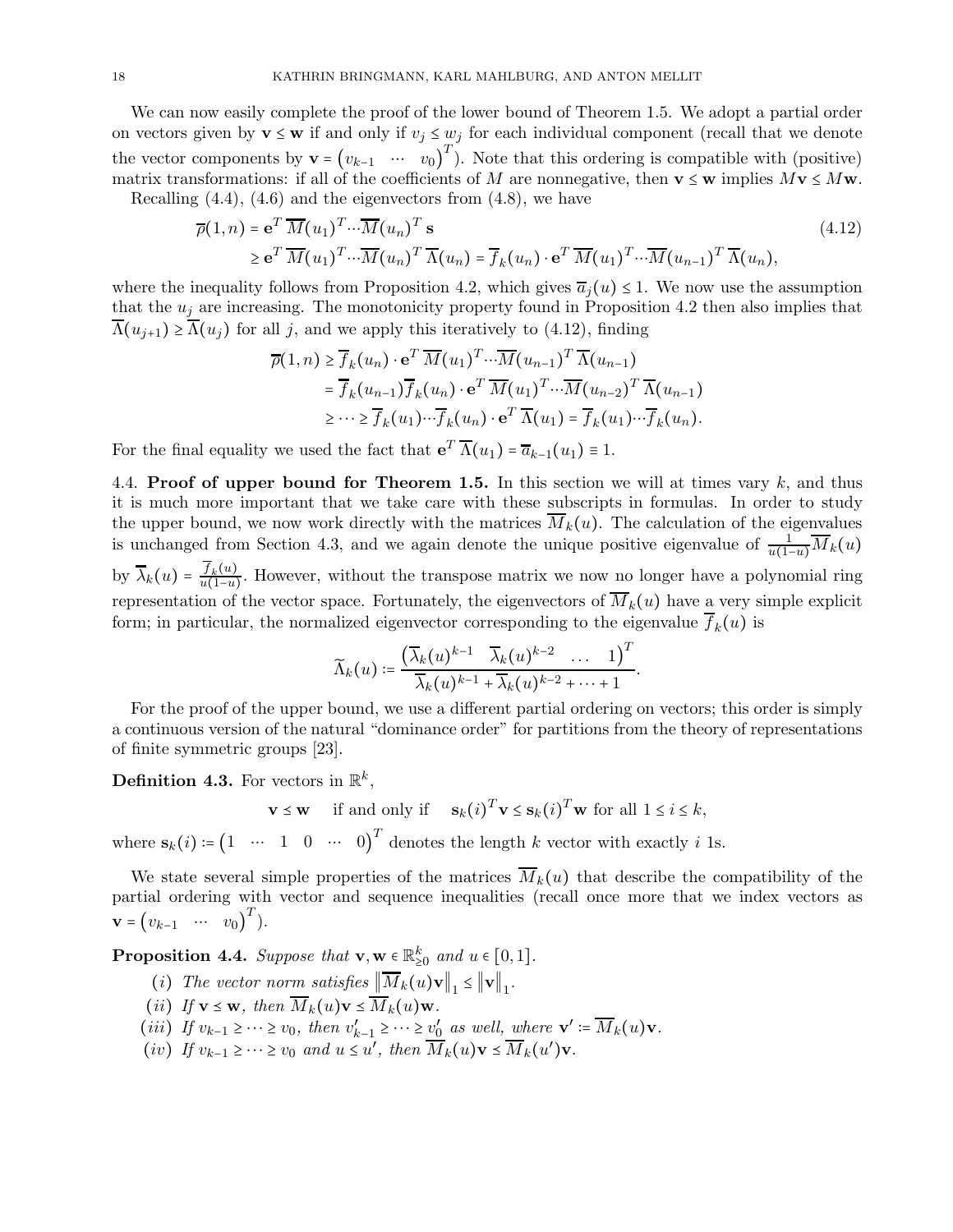(v) If 
$$
u \leq u'
$$
, then  $\widetilde{\Lambda}_k(u) \leq \widetilde{\Lambda}_k(u')$ .

Proof. (i) Direct computation shows

$$
\left\| \overline{M}_k(u) \mathbf{v} \right\|_1 = \left( 2u - u^2 \right) v_{k-1} + u \left( v_{k-2} + \dots + v_1 \right) + u^2 v_0 \leq v_{k-1} + \dots + v_0 = \left\| \mathbf{v} \right\|_1.
$$

(*ii*) For any  $1 \le i \le k$ , a simple computation shows that

$$
\mathbf{s}_k(i)^T \overline{M}_k(u) = u(1-u) \, \mathbf{s}_k(1)^T + u \, \mathbf{s}_k(i)^T,
$$

and thus Definition 4.3 implies the conclusion.

(*iii*) This follows from the computation

$$
\overline{M}_k(u)\mathbf{v} = \begin{pmatrix} uv_{k-1} + u^2 (v_{k-2} + \dots + v_0) \\ u(1-u)v_{k-1} \\ \vdots \\ u(1-u)v_1 \end{pmatrix},
$$
\n(4.13)

combined with the observation that  $u \geq u(1-u)$ .

 $(iv)$  Using  $(4.13)$ , we calculate

$$
\mathbf{s}_{k}(i)^{T} \overline{M}_{k}(u) \mathbf{v} = \begin{cases} uv_{k-1} + u^{2} (v_{k-2} + \dots + v_{0}) & \text{if } i = 1; \\ (2u - u^{2}) v_{k-1} + u (v_{k-2} + \dots + v_{k-i+1}) + u^{2} (v_{k-i} + \dots + v_{0}) & \text{if } 2 \leq i \leq k. \end{cases}
$$

The proof is completed by noting that all terms are increasing functions of  $u$ .

(v) The statement is equivalent to showing that  $\mathbf{s}_k(i)^T \widetilde{\Lambda}_k(u)$  is an increasing function of u for each i. Explicitly, this expression is

$$
\mathbf{s}_k(i)^T \widetilde{\Lambda}_k(u) = \frac{\overline{\lambda}_k(u)^{k-1} + \dots + \overline{\lambda}_k(u)^{k-i}}{\overline{\lambda}_k(u)^{k-1} + \dots + 1} = \frac{\overline{\lambda}_k(u)^{k-i} \left( \overline{\lambda}_k(u)^i - 1 \right)}{\overline{\lambda}_k(u)^k - 1}.
$$

Recalling (4.10) and the proof of Proposition 4.2, as well as Proposition 4.1, we find that we have already proven that this expression is increasing in  $u$ .

 $\Box$ 

We will also need an additional monotonicity property of the eigenvalues  $\overline{\lambda}_k(u)$ , as we will shortly compare their values for different k in an inductive argument.

**Proposition 4.5.** For fixed u,  $\overline{\lambda}_{k-1}(u) \leq \overline{\lambda}_k(u)$ .

*Proof.* By  $(4.5)$ ,

$$
\overline{Q}_k(u;x) = x\overline{Q}_{k-1}(u;x) - \frac{u}{1-u}.
$$

Therefore, using the definition of  $\lambda_{k-1}(u)$  as the positive root of  $Q_{k-1}(u;x)$ , we find that

$$
\overline{Q}_k(u;\lambda_{k-1}(u))=-\frac{u}{1-u}.
$$

But  $\overline{Q}_k(u; x) > 0$  for any  $x > \lambda_k(u)$ , and thus the contrapositive proves the claimed statement.  $\Box$ 

We require one more preliminary result before proving the upper bound.

**Proposition 4.6.** For all  $k \geq 1$ ,

$$
\overline{M}_k(u)^{k-1} \mathbf{e}_k \leq \widetilde{\Lambda}_k(u).
$$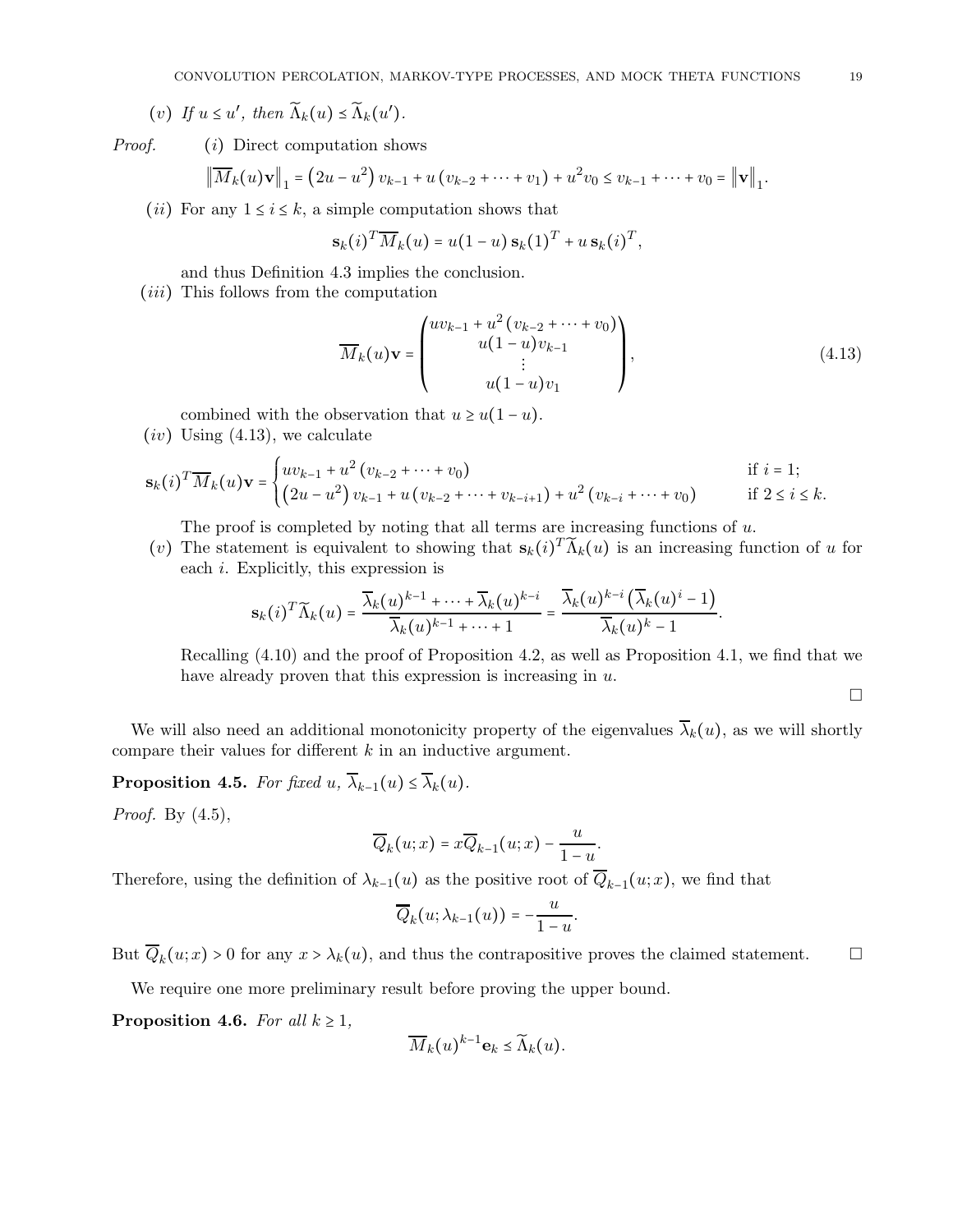*Proof.* The proof proceeds by induction on k, and the base case  $k = 1$  is immediate. For general k, it is clear due to the shape of  $\overline{M}_k$  that

$$
\overline{M}_k(u)^{k-1} \mathbf{e}_k = \overline{M}_k(u) \cdot \overline{M}_k(u)^{k-2} \mathbf{e}_k = \overline{M}_k(u) \left( \left( \overline{M}_{k-1}(u)^{k-2} \mathbf{e}_{k-1} \right)^T \right)^T. \tag{4.14}
$$

By induction, this final vector satisfies

$$
\left( \left( \overline{M}_{k-1}(u)^{k-2} \mathbf{e}_{k-1} \right)^T \quad 0 \right)^T \le \frac{\left( \overline{\lambda}_{k-1}(u)^{k-2} \quad \dots \quad 1 \quad 0 \right)^T}{\overline{\lambda}_{k-1}(u)^{k-2} + \dots + 1}
$$

Plugging this in to (4.14) and expanding gives

$$
\overline{M}_k(u)^{k-1} \mathbf{e}_k \le \overline{M}_k(u) \frac{(\overline{\lambda}_{k-1}(u)^{k-2} \ \dots \ 1 \ 0)^T}{\overline{\lambda}_{k-1}(u)^{k-2} + \dots + 1}
$$

$$
= \frac{u(1-u) \cdot (\overline{\lambda}_{k-1}(u)^{k-1} \ \overline{\lambda}_{k-1}(u)^{k-2} \ \dots \ 1)}{\overline{\lambda}_{k-1}(u)^{k-2} + \dots + 1};
$$

the equality follows by recalling the definition of  $\lambda_{k-1}(u)$ .

We now claim that

$$
\frac{u(1-u)}{\overline{\lambda}_{k-1}(u)^{k-2}+\dots+1} \le \frac{1}{\overline{\lambda}_{k-1}(u)^{k-1}+\dots+1}.\tag{4.15}
$$

We first use the bound

$$
\overline{\lambda}_{k-1}(u)^{k-1} \leq \frac{1}{1-u} \left( \overline{\lambda}_{k-1}(u)^{k-2} + \dots + 1 \right),
$$

which is immediately implied by the fact that  $\lambda_k(u)$  is a root of (4.5). This then reduces (4.15) to the simple inequality

$$
u \le \frac{1}{2-u},
$$

which holds for  $u \in [0, 1]$ . The proof is now finished by applying Proposition 4.5.

With all of these technical results, the upper bound of Theorem 1.5 is now a simple calculation. Recall (4.4) and observe that if  $n \leq k$ , then the statement is trivial, so we henceforth assume that  $n > k$ . We implicitly use Proposition 4.4 (*i*) in all of the following calculations. First, by Proposition 4.4 parts *(iii)* and *(iv)*,

$$
\overline{\rho}_k(1,n) = \mathbf{s}_k^T \, \overline{M}_k(u_n) \cdots \overline{M}_k(u_1) \, \mathbf{e}_k
$$
  
\$\leq \mathbf{s}\_k^T \, \overline{M}\_k(u\_n) \cdots \overline{M}\_k(u\_k) \overline{M}\_k(u\_{k-1})^{k-1} \, \mathbf{e}\_k\$.

Proposition 4.6 then implies

$$
\overline{\rho}_k(1,n) \leq \mathbf{s}_k^T \, \overline{M}_k(u_n) \cdots \overline{M}_k(u_k) \, \widetilde{\Lambda}_k(u_{k-1}).
$$

We conclude the proof by successively using the definition of the  $\widetilde{\Lambda}_k$  as the eigenvectors of the  $\overline{M}_k$ , as well as Proposition 4.4  $(v)$  to obtain the bounds

$$
\overline{\rho}_k(1,n) \leq \mathbf{s}_k^T \overline{M}_k(u_n) \cdots \overline{M}_k(u_k) \widetilde{\Lambda}_k(u_k)
$$
\n
$$
= \overline{f}_k(u_k) \cdot \mathbf{s}_k^T \overline{M}_k(u_n) \cdots \overline{M}_k(u_{k+1}) \widetilde{\Lambda}_k(u_{k+1})
$$
\n
$$
\leq \cdots \leq \overline{f}_k(u_k) \cdots \overline{f}_k(u_n) \cdot \mathbf{s}_k^T \widetilde{\Lambda}_k(u_n)
$$
\n
$$
= \overline{f}_k(u_k) \cdots \overline{f}_k(u_n).
$$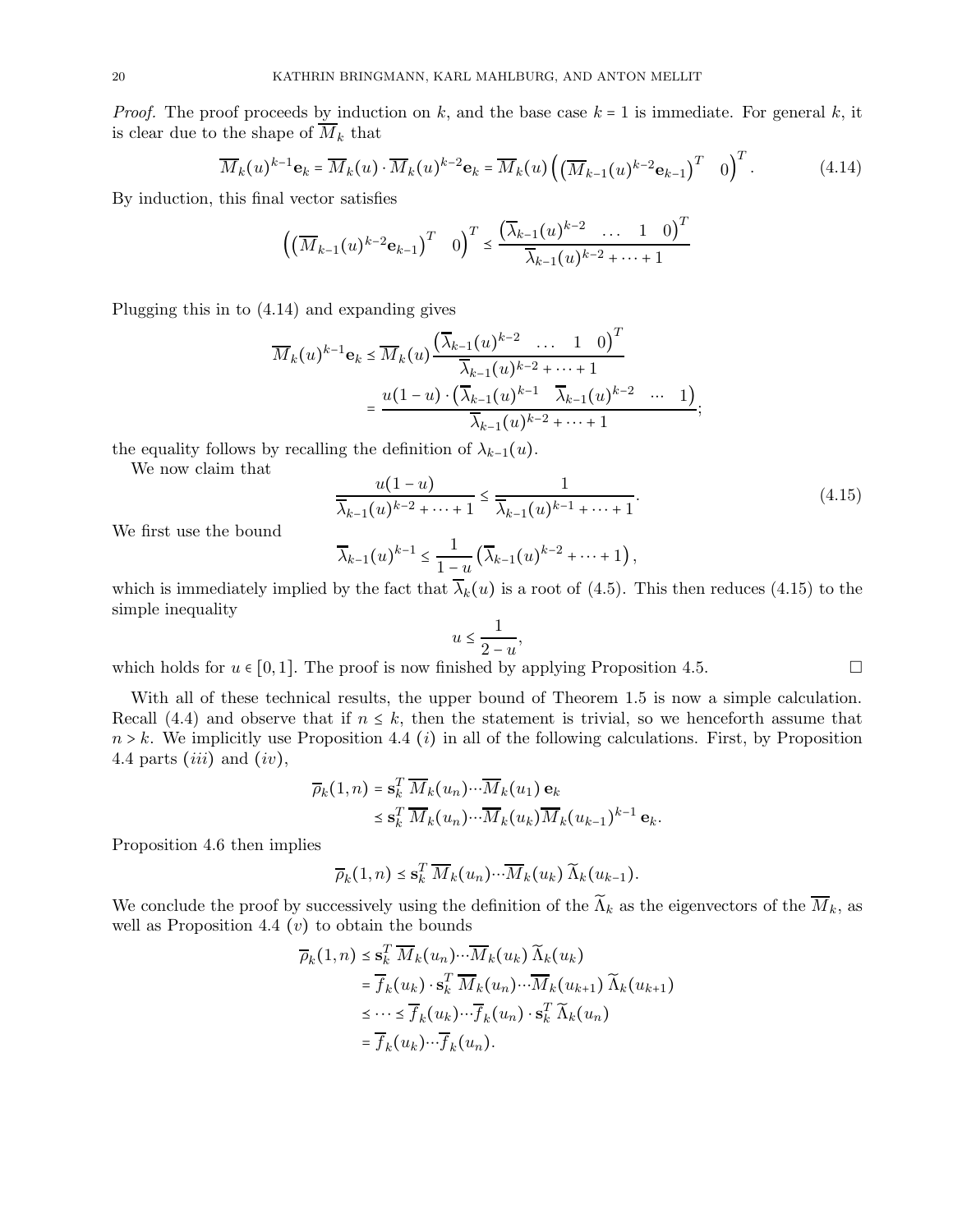The final equality follows from the fact that  $\widetilde{\Lambda}_k(u)$  is a normalized eigenvector.

4.5. Proof of Corollary 1.6. This proof is analogous to the proofs in Section 3 of [22] and in Section 6 of [11], and we therefore provide only a brief sketch. Since the events from Theorem 1.5 form a decreasing, nested sequence, we may specialize to  $u_j = 1 - e^{-js}$  and take the limit as  $n \to \infty$ , which gives

$$
\exp\left(-\sum_{j=1}^{\infty}\overline{g}_k(js)\right)\leq \mathbf{P}\left(\overline{A}_k\right)\leq \exp\left(-\sum_{j=k}^{\infty}\overline{g}_k(js)\right).
$$

Note that  $(2.1)$  implies that we can rewrite the constants from  $(1.5)$  as

$$
\overline{\lambda}_k = \int_0^1 \overline{g}_k(z) \, \frac{dz}{z}.\tag{4.16}
$$

We next use the Integral Comparison Theorem and the fact that  $\overline{g}_k(z)$  is a decreasing, convex function (cf. Theorem 2.3) to obtain

$$
\exp\left(-\int\limits_0^\infty \log \overline{g}_k(zs)dz\right) \le \mathbf{P}\left(\overline{A}_k\right) \le \exp\left(-\frac{\overline{g}_k(ks)}{2} - \int\limits_0^\infty \overline{g}_k(zs)dz + \int\limits_0^k \overline{g}_k(zs)dz\right).
$$

The main exponential term follows from the definition of  $\overline{\lambda}_k$  in (4.16), and the error terms in the upper bound follow similarly as in [11], where the only key difference is the asymptotic

$$
\overline{g}_k(z) \sim \log z^{-1}
$$

as  $z \to 0^+$ ; the corresponding statement in [11] was scaled by a factor of  $1/k$ .

#### 5. GROWTH BOUNDS FOR  $k$ -CONVOLUTION PERCOLATION

We now follow the approach of Gravner and Holroyd in [17, 16] (which the first two authors generalized and optimized in [11]) in order to prove Theorem 1.3. We will need to bound the probability that an initial configuration with parameter  $q$  on the square of side length  $L$  eventually becomes Active under the k-convolution percolation process. Much of the technical machinery is similar to the preceding works, and thus we primarily focus on the new adjustments that are necessary in the current k-convolution models. The differences mainly arise in the combinatorics of growth events, as the multiple states of the present models lead to significantly different properties than those seen in previously studied examples of bootstrap percolation. Most importantly, the concept of "internally spanned" configurations from [2] is no longer valid for the upper bounds in Section 5.2.

5.1. Lower bound. In this section we prove the lower bound in Theorem 1.3 by generalizing the combinatorial construction used in [17] and [11]. The general idea is to consider configurations that are *sufficient* for growth and that occur with large enough probability to give a good lower bound.

For a rectangle  $R = \{a, \ldots, c\} \times \{b, \ldots, d\}$  in  $\mathbb{N}^2$ , denote its *dimensions* by

$$
\dim(R) := (c - a + 1, d - b + 1).
$$

We also let  $R(a, b)$  denote a rectangle with dimensions  $(a, b)$  whose position may or may not be specified. Moreover, we visualize  $(0,0)$  as the lower-left corner of the quarter-lattice  $\mathbb{N}^2$ .

Recall the event  $\overline{\mathcal{D}}_k(a, b)$  from Definition 3.6, which we now use to characterize "diagonal" growth; this signifies the case where  $R(a, a)$  grows to  $R(a + 1, a + 1)$ , then to  $R(a + 2, a + 2)$ , and so on until  $R(b, b)$  is active (with deviations from the diagonal of at most distance k). Following [11], we also introduce an additional (horizontal) "skew" event, where growth occurs first in the horizontal direction only, and then continues in the vertical direction only.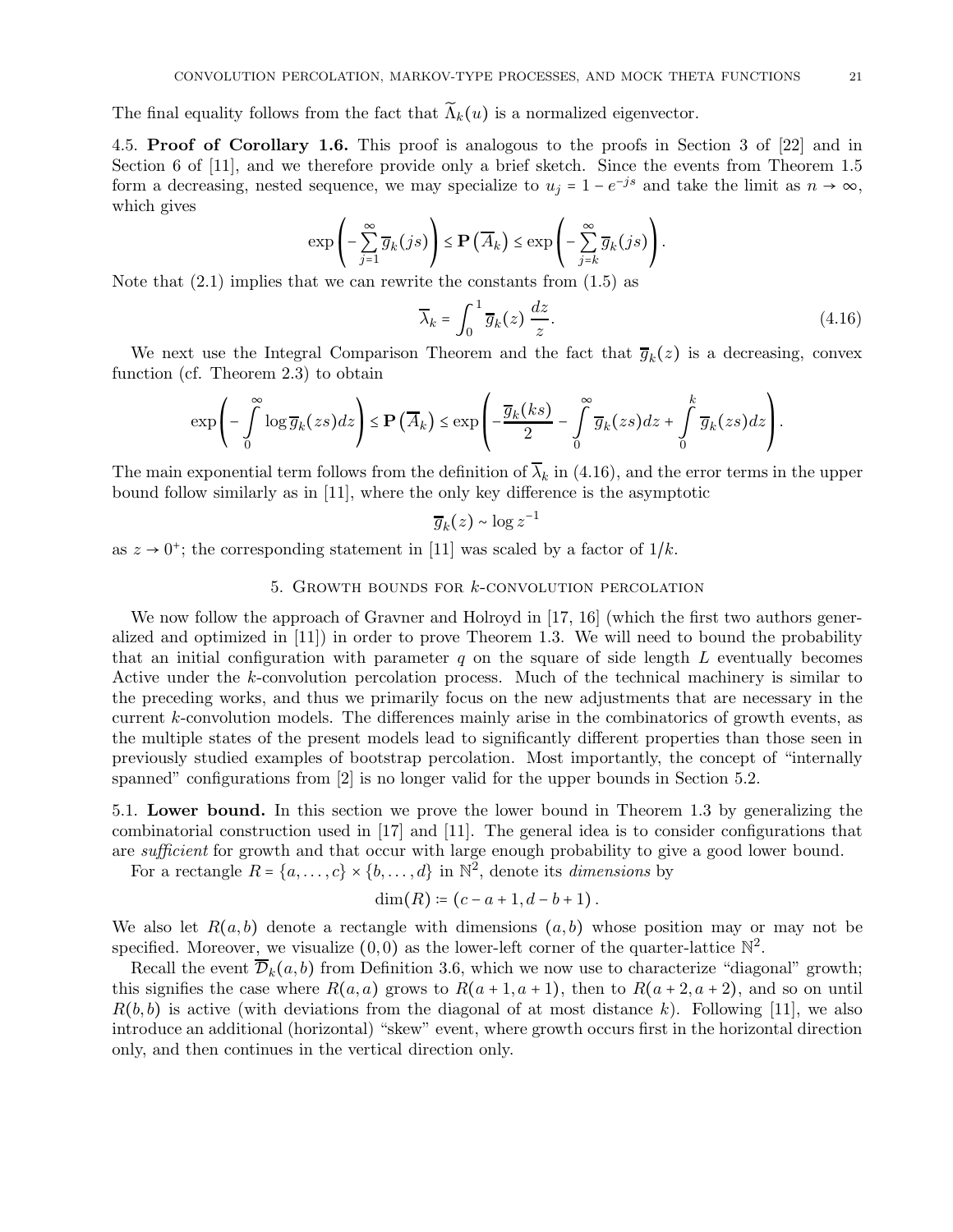**Definition 5.1.** Suppose that  $b - a \geq 3$ , let  $\mathcal{C}_{a+i}$  have height  $a + i - k$  for  $1 \leq i \leq k$ , and let all other  $\mathcal{C}_i$ have height  $a + 1$   $(a + k + 1 \le i \le b)$ . For the rows, let  $\mathcal{R}_{a+1}$  have width  $a - k + 1$ , let  $\mathcal{R}_{a+2}$  have width  $b-1$ , and let  $\mathcal{R}_i$  have width b for  $a+3 \leq i \leq b$ . The *(horizontally) skew event*  $\overline{\mathcal{J}}_k(a, b)$  is the event that the following occur:

- $\mathcal{S}(\mathcal{R}_{a+1}) = \mathcal{S}(\mathcal{C}_{a+1}) = \mathcal{S}(\mathcal{R}_b) = \mathcal{S}(\mathcal{C}_b) = A$ ,
- $\bullet$   $\mathcal{S}(\mathcal{R}_{a+2}) = D$ ,
- the cell  $x = (b, a + k + 1)$  has  $\mathcal{S}(x) \geq \rightarrow$ ,
- $\{\mathcal{C}_{a+2},\ldots,\mathcal{C}_{b-1}\}\$  satisfy the k-convolution column conditions, and  $\{\mathcal{R}_{a+k+2},\ldots,\mathcal{R}_{b-1}\}\$  satisfy the k-convolution row conditions.



FIGURE 8. The columns and rows defined in the event  $\overline{\mathcal{J}}_k(a, b)$  for  $k = 3$ .

Note that since a single empty row is the minimal obstruction to growth in this model, regardless of  $k$ , the dimensions of this definition are slightly modified from [11].

The growth rules (1.1) immediately imply that both types of events will lead to further growth; the case of  $\overline{\mathcal{D}}_k$  events was already addressed in Proposition 3.7.

**Proposition 5.2.** Given a configuration C, consider those rectangles whose lower-left corner is at 0. If  $R(a-s, a-t)$  eventually becomes Active for some  $0 \le s, t \le k-1$ , with  $\mathcal{S}(\mathcal{C}_i) = C$  for  $a-s+1 \le j \le a$ and  $\mathcal{S}(\mathcal{R}_i) = B$  for  $a - t + 1 \leq j \leq a$ , and  $\overline{\mathcal{J}}_k(a, b)$  also occurs, then  $R(b, b)$  also becomes Active.

Proof. Using the monotonicity of the growth process, consider the worst case in the given conditions, which occurs when  $s = t = k - 1$ . The first column of the  $\overline{\mathcal{J}}_k$  event has height  $a - k + 1$  and has  $\mathcal{S}(\mathcal{C}_{a+1}) = A$ . Since columns  $\mathcal{C}_j$  are entirely filled with  $+$  sites for  $j \leq a-k$ , Definition 1.1 (*iii*) then successively fills each column  $C_{a-k+1}, \ldots, C_a$  with  $+$  sites up to height  $a-k$ . Analogous arguments show that the rows  $\mathcal{R}_{a-k+1}, \ldots, \mathcal{R}_a$  are similarly filled with Active sites. Definition 1.1 (*ii*) then also fills  $\mathcal{R}_{a+1}$  and  $\mathcal{C}_{a+1}$  with Active sites.

Next, use the result described in Remark 3.8 and the fact that  $\mathcal{S}(\mathcal{C}_b) = A$  to conclude that all columns become filled with Active sites up to height  $a + 1$ . By minimal assumption,  $\mathcal{S}((b, a + 2)) \geq \rightarrow$ , and thus Definition 1.1 *(ii)* then fills all of  $\mathcal{R}_{a+2}$  with Active sites. Finally, Remark 3.8 now fills in all remaining rows with Active sites. remaining rows with Active sites.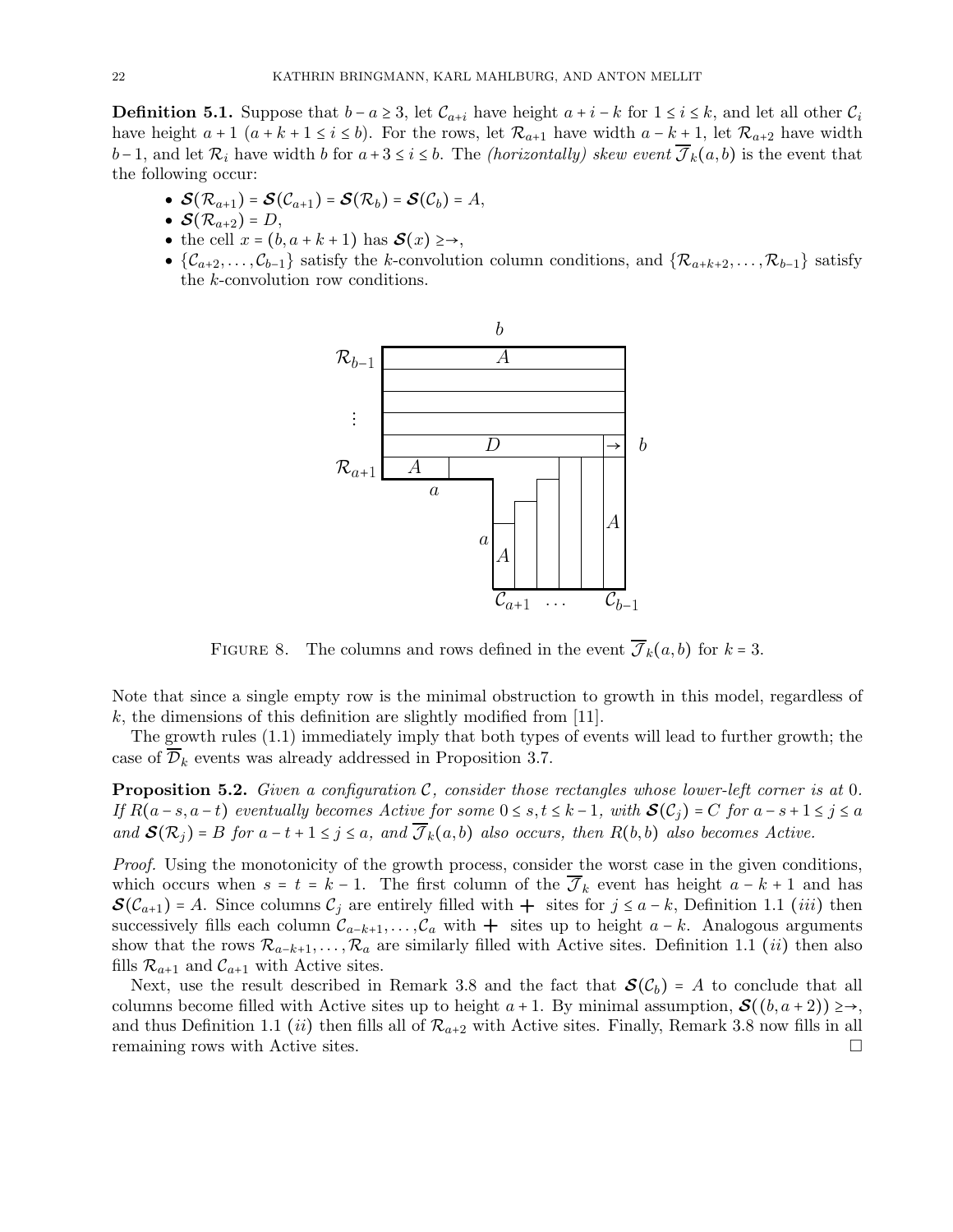**Definition 5.3.** For  $2 \le a_1 \le b_1 \le ... a_m \le b_m \le L$  with  $b_i - a_i \ge 3$  for all *i*, define the growth event corresponding to these parameters as

$$
\overline{E}_k(a_1, b_1, \dots, a_m, b_m) := \overline{\mathcal{D}}_k(k, a_1) \cap \bigcap_{i=1}^m \overline{\mathcal{J}}_k(a_i, b_i) \cap \bigcap_{i=1}^{m-1} \overline{\mathcal{D}}_k(b_i, a_{i+1}) \cap \overline{\mathcal{D}}_k(b_m, L-1)
$$
\n
$$
\bigcap \{(k \times k) \text{ lower left rectangle and cells } (1, L-1), (L-1, 1) \text{ are Active}\}.
$$

Again following previous work, define a collection of disjoint events which each lead to a square filled completely with Active sites. The proof of the following result is analogous to Lemma 4.5 from [11], relying on Propositions 3.7 and 5.2 from above in order to show that the growth occurs as claimed.

**Lemma 5.4.** Suppose that  $\{a_i, b_i\}$  satisfy the conditions in Definition 5.3.

- (i) The various events appearing in the definition of single occurrence of  $\overline{E}_k(a_1, \ldots, b_m)$  are independent.
- (ii) If  $E_k(a_1, \ldots, b_m)$  occurs, then  $R(L, L)$  is eventually Active.
- (iii) For different choices of  $a_1, \ldots, b_m$  the events  $E_k(a_1, \ldots, b_m)$  are disjoint.

The next result bounds the probabilities of the events  $\mathcal{D}_k$  and  $\mathcal{J}_k$  in terms of the function  $\overline{g}_k$ . The proof is analogous to that of Lemma 3.7 in [11], and is based in part on the fact that the combinatorics of the events  $\overline{\mathcal{D}}_k$  and  $\overline{\mathcal{J}}_k$  are similar in shape to the events  $\mathcal{D}_k$  and  $\mathcal{J}_k$  from the previous paper. In particular, in the stated range of dimensions  $a, b$ , the probability of the required states in the events  $\mathcal{J}_k$  are simply polynomials in q that can be uniformly bounded. The proof also requires the fact that  $\overline{g}_k$  is both decreasing and convex (cf. Theorem 2.3).

Lemma 5.5. The probability of the growth events satisfies the following lower bounds.

(i) If  $b > a \geq k$ , then

$$
\mathbf{P}\left(\overline{\mathcal{D}}_k(a,b)\right) \geq \exp\left(-2\sum_{i=a-(k-1)}^{b-k} \overline{g}_k(is)\right).
$$

(*ii*) Let  $c_- < c_+$  be positive constants,  $s \in (0, \frac{1}{2})$  $\frac{1}{2}$ , and  $b \ge a + k + 2$ , with  $a, b \in [c_-s^{-1}, c_+s^{-1}]$ . Then

$$
\mathbf{P}\left(\overline{\mathcal{J}}_k(a,b)\right) \underset{\text{unif}}{\gg} s \, \exp\left(\overline{g}_k'(c_-)s(b-a)^2 - 2\sum_{i=a-(k-1)}^{b-k} \overline{g}_k(is)\right),\,
$$

where the asymptotic inequality is uniform over all  $a, b$  in the given range.

The remainder of the proof of the lower bound in Theorem 1.3 follows the arguments from Section 3 of [16], which were also modified and used in Section 4 from [11], which is where similar bounds for bootstrap percolation and bootstrap k-percolation were proven in both papers. The argument proceeds by using a simple combinatorial estimate for the number of distinct events  $\overline{E}_k$ , appealing to Lemma 5.4, and then writing all bounds in terms of  $\overline{g}_k$  using Lemma 5.5. As there are no serious additional technicalities that arise, we do not provide any further details here.

5.2. Upper bound. We now turn to the upper bound in Theorem 1.3, whose proof roughly follows the arguments outlined in Section 5 of [11]. We modify the definition of "rectangle growth sequences" from [11] in order to encode the row and column sequence conditions that can occur in growing configurations in the k-convolution models. One key difference for the k-convolution percolation process is that the notion of "internally spanned" sets is no longer valid; such sets were a vital tool in the study of both global and local bootstrap percolation models in [2, 20, 17, 16].

In order to illustrate this important difference, consider the 3-by-5 configuration  $\mathcal C$  in which the first column has state  $+$  in the bottom cell, the middle three columns each have state  $\uparrow$  in the middle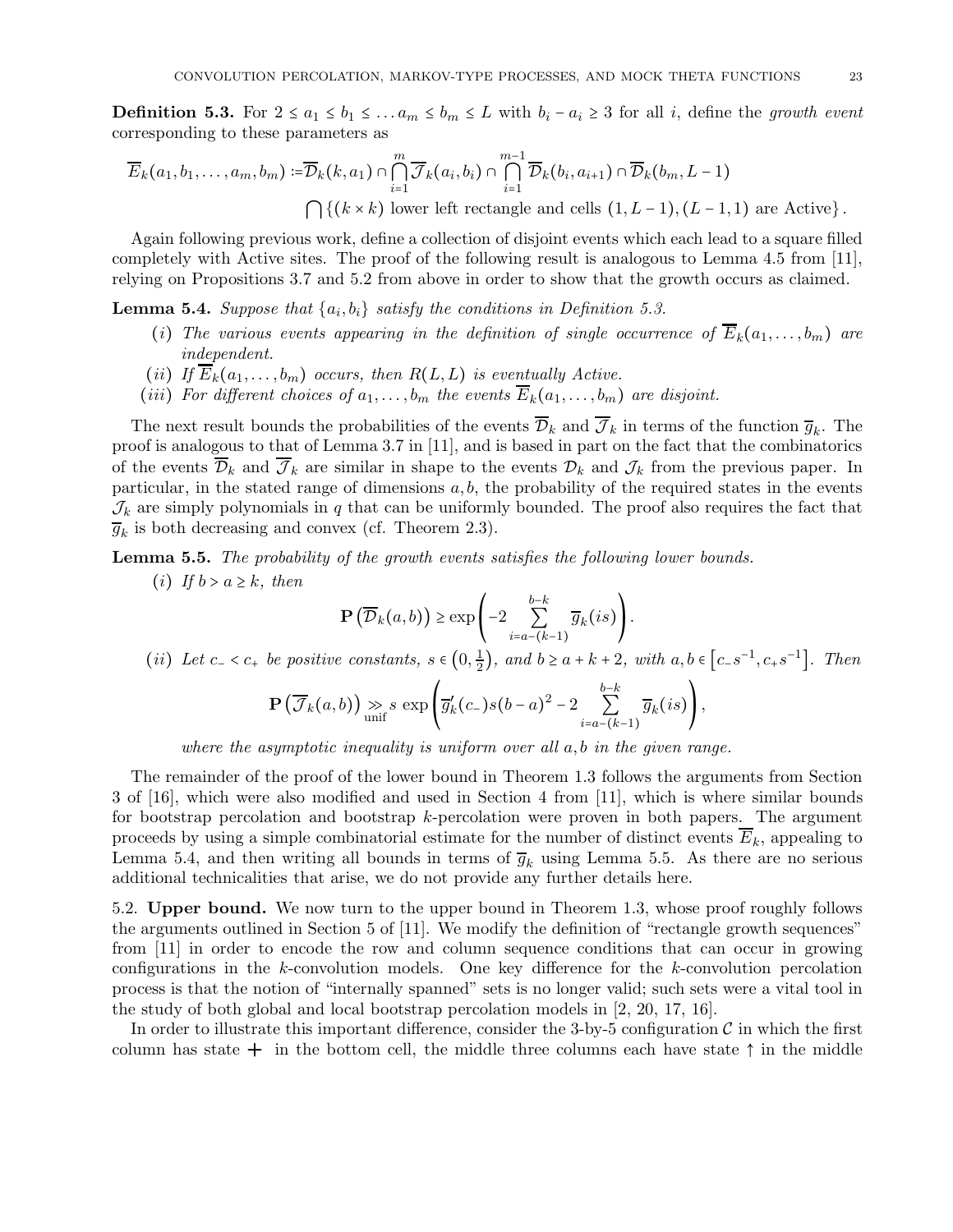cell, and the fifth column has state  $+$  in both the bottom and the top cell (see Figure 9). This is a growing configuration for the case  $k = 2$ , but it has the property that there is no proper subrectangle and corresponding subconfiguration that becomes completely Active.



FIGURE 9. An internally spanned configuration with no internally spanned subrectangles for  $k = 2$ .

In [11] the first two authors showed that the use of internally spanned rectangles in [16] was not essential. Instead, growing configurations were characterized by row/column sequence conditions for k-percolation. We use this same approach to precisely characterize growing configurations in k-convolution percolation.

Following the general approach of [11], one can find the optimal parameter choices for various constants. For simplicity, we simply state these values and fix them as definitions. In particular, set

$$
(Lower\ dimension) \quad A \coloneqq s^{-\frac{2k-1}{2k}} \log s^{-1}
$$
\n
$$
(Upper\ dimension) \quad B \coloneqq s^{-1} \log s^{-1},
$$
\n
$$
(Growth\ ratio) \quad D \coloneqq s^{\frac{2k-1}{2k}}.
$$

,

Next, we define the new combinatorial structure that we will use to encode and approximate the spread of active sites in the k-convolution percolation model.

**Definition 5.6.** A rectangle growth sequence for an initial configuration C on  $\mathbb{N}^2$  is denoted by  $\Omega(\mathcal{C})$ , and is defined to be a sequence of rectangles

$$
\Omega(\mathcal{C}) \coloneqq \{0 = R'_1 \subsetneq \cdots \subsetneq R'_m \subsetneq \cdots\}
$$

such that

- (*i*)  $S(C)$  is empty if the origin is not Active in C, and otherwise  $R'_1 = \{0\}.$
- $(ii)$  Each  $R'_i$  $s_i$  satisfies the k-convolution row and column sequence conditions.
- $(iii)$   $R'_{i+1} \setminus R'_{i}$  $i$  is contained in Shell $(R'_i)$  $\mathcal{L}'_i$ , where Shell $(R)$  is defined to be the width 1 boundary in the upward and right directions around any rectangle R.

As in [11], we are only interested in the *maximal* growth sequences, which are those sequences that continue as long as the row and column conditions are still satisfied.

**Definition 5.7.** A good configuration is an initial configuration  $\mathcal{C}$  on  $\mathbb{N}^2$  such that any maximal rectangle growth sequence is infinite.

**Lemma 5.8.** If C has indefinite (Active) growth, then C is a good configuration.

*Proof.* The proof proceeds by contradiction. If  $\mathcal C$  is not a good configuration, then both the row and column sequences must end in disallowed states. Although there are several possible combinations of such states, corresponding to all pairings of disallowed sequences in Definition 3.3, the proofs for all cases proceed similarly. We therefore only present the details for one specific pair of disallowed states.

Consider the case that there is a rectangle R of dimensions  $(s, t)$  in the growth sequence such that  $\mathcal{S}(\mathcal{C}_s) = C$  with  $\mathcal{S}(\mathcal{C}_{s+1}) = B$ , and  $\mathcal{S}(\mathcal{R}_t) = B$  with  $\mathcal{S}(\mathcal{R}_{t+1}) = C$ . Note that the upper-right corner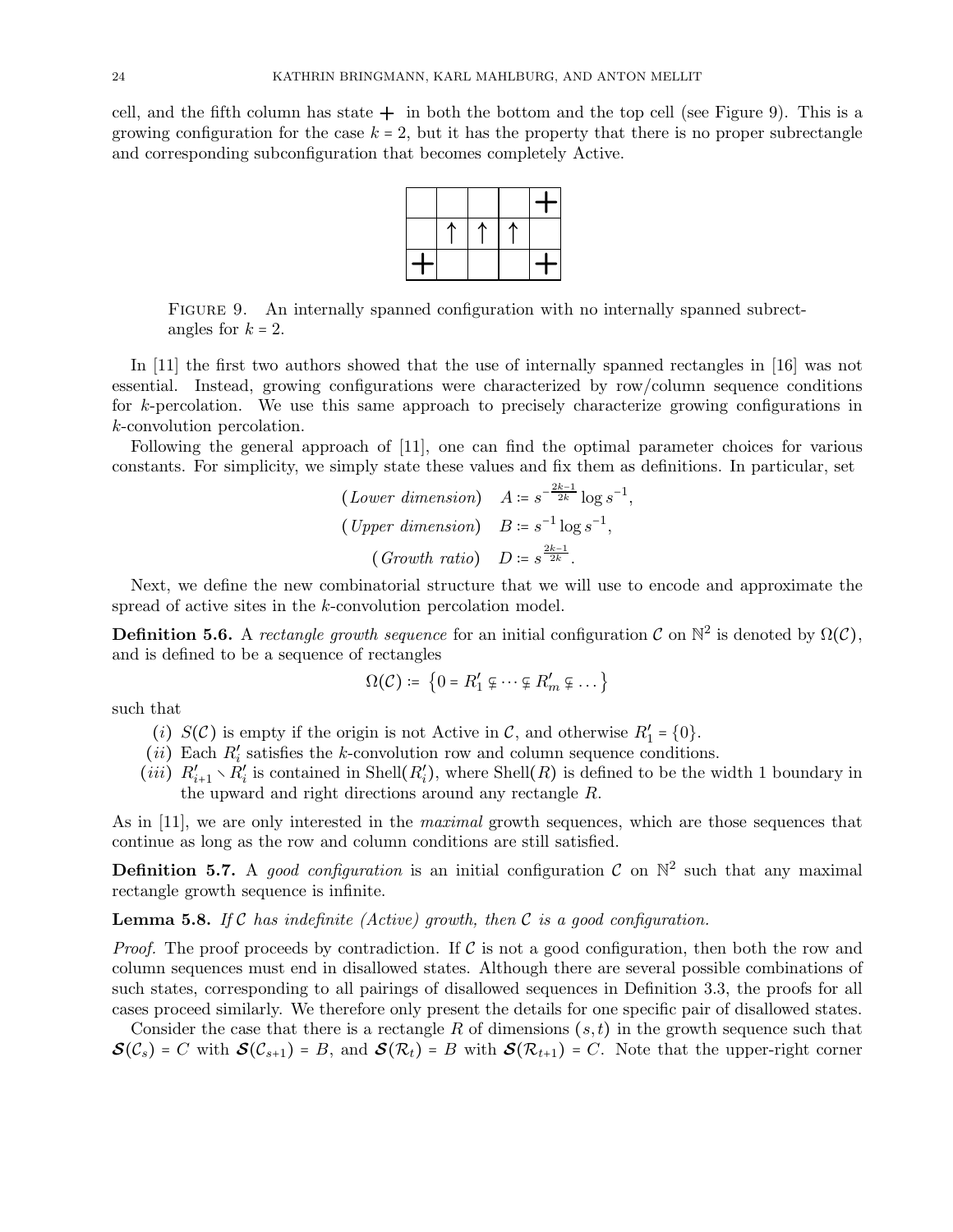therefore has  $\mathcal{S}((s,t)) = \square$ . By the monotonicity of the growth process, we may assume that all other sites in  $\mathcal{C}_s$  have state  $\rightarrow$ , all other sites in  $\mathcal{R}_t$  have state  $\uparrow$ , and all other sites in R have state  $\downarrow$ . This maximal situation is illustrated in Figure 10. However, reviewing Definition 1.1 shows that there are no growth rules that can lead to any further activity in  $\mathcal{C}_s, \mathcal{C}_{s+1}, \mathcal{R}_t$ , or  $\mathcal{R}_{t+1}$ , which contradicts the assumption that the sequence leads to an entirely Active configuration.



FIGURE 10. A maximal configuration with (diagonal) column sequence  $\overline{CB}$  and row sequence BC.

We can thus use good configurations as an upper bound for indefinite growth, and we follow [11, 16] in further classifying good configurations into two types of behavior.

**Definition 5.9.** A rectangle growth sequence escapes if there is an  $R'_i$  with dimensions  $(a', b')$  such that  $a' \in [B, B + 1]$  and  $b' \le A$ , or such that  $a' \le A$  and  $b' \in [B, B + 1]$ .

**Definition 5.10.** A good sequence is a sequence of rectangles  $0 \in R_1 \subsetneq \ldots \subsetneq R_{n+1}$  that satisfies the following conditions on the dimensions dim  $R_i = (a_i, b_i)$ :

- $(i)$  min $\{a_1, b_1\} \in [A, A+1]$
- (*ii*)  $a_n + b_n \leq B$
- $(iii)$   $a_{n+1} + b_{n+1} > B$
- (iv) For  $i = 1, \ldots, n$  we have  $s_i \ge a_i D$  or  $t_i \ge b_i D$ , where  $s_i := a_{i+1} a_i$  and  $t_i := b_{i+1} b_i$  are the successive dimension differences.
- (v) For  $i = 1, \ldots, n$  we have  $s_i < a_i D + 2$  and  $t_i < b_i D + 2$ .

For a rectangle  $R$  define the event

 $\overline{G}(R) = \{R \text{ satisfies the column and row } k\text{-sequence conditions}\}.$ 

Furthermore for two rectangles  $R \subseteq R'$  whose lower-left corners coincide, we define the subrectangles  $S_1, S_2, S_3$  (some of which may be empty).

**Definition 5.11.** Let  $\overline{D}(R, R')$  denote the event that the rectangle  $S_1 \cup S_2$  satisfies the column ksequence condition, and that  $S_2 \cup S_3$  satisfies the row k-sequence condition.

 $\Box$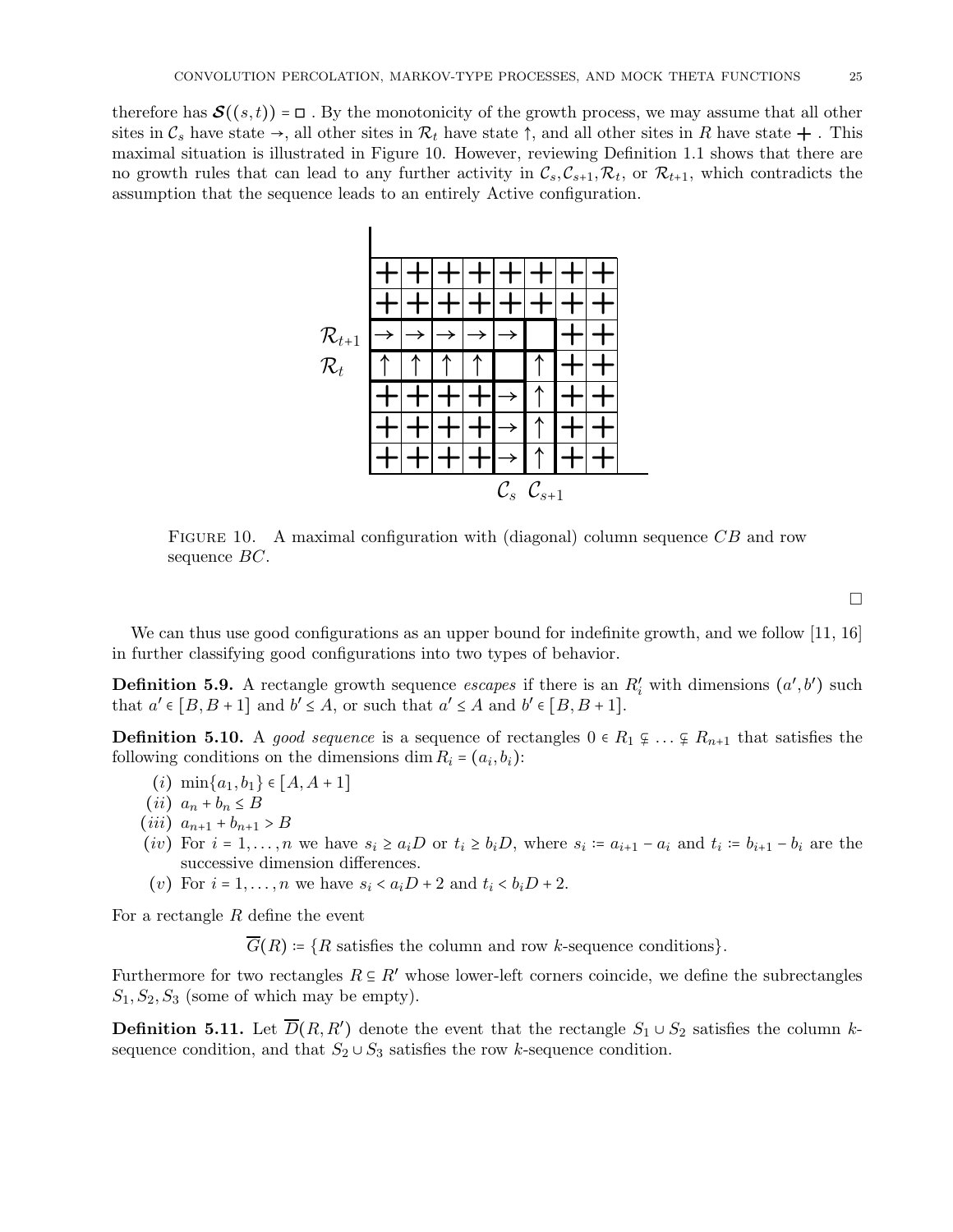

FIGURE 11. The subrectangles  $S_1, S_2$  and  $S_3$ .

As in [11], the dichotomy in the next result follows by considering dimensions in rectangle growth sequence.

**Lemma 5.12.** A good configuration C either has a good sequence  $R_1 \subseteq ... \subseteq R_{n+1}$  such that  $\overline{G}(R_1)$ and n  $\bigcap_{i=1} D(R_i, R_{i+1})$  occur, or  $\Omega(\mathcal{C})$  escapes.

We have now characterized the upper bound for growth in the k-convolution process solely in terms of combinatorial sequence conditions on rows and columns, and the proof framework from Section 5.2 of [11] can now be translated directly (with one exception noted below), where occurrences of  $f_k$  and  $g_k$  are replaced by  $f_k$  and  $\overline{g}_k$ , and some of the precise constants and exponents are modified due to the technical estimates

$$
\overline{g}_k(z) \sim \log z^{-1} \quad \text{for } z \sim 0^+, \n\overline{g}'_k(z) \sim z^{-1} \quad \text{for } z \sim 0^+, \n\overline{g}_k(z) \sim c \cdot e^{-2z} \quad \text{for } z \to \infty.
$$
\n(5.1)

The proofs of these asymptotics are analogous to those for Lemma 3.1 of [11].

The precise probability estimates are as follows.

**Lemma 5.13.** If s is sufficiently small, then there exists a constant  $c > 0$  such that

 $\mathbf{P}(\Omega(\mathcal{C}) \;\; \mathit{escapes}) \leq \exp\left(-cB\log s^{-1}\right).$ 

**Lemma 5.14.** Let  $R_1, \ldots, R_{n+1}$  be a good sequence of rectangles and let  $a_0 = b_0 = A$ ,  $s_0 = a_1 - a_0$ ,  $t_0 = b_1 - b_0$ . Then we have for some constant  $c > 0$ 

$$
\mathbf{P}\left(\overline{G}(R_1)\right) \le \exp\bigg(-s_0\overline{g}_k(b_0s)-t_0\overline{g}_k(a_0s)+cA^{-1}B\bigg).
$$

**Lemma 5.15.** If  $R \subseteq R'$  are two rectangles with dimensions  $(a, b)$  and  $(a + \ell, b + m)$ , respectively, then

$$
\mathbf{P}\left(\overline{D}(R,R')\right) \leq \exp\Big(-(m-2(k-1))\,\overline{g}_k(as)-\big(\ell-2(k-1)\big)\,\overline{g}_k(bs)+\ell ms\exp\big(k\big(\overline{g}_k(as)+\overline{g}_k(bs)\big)\big)\Big).
$$

The following analog to Corollary 5.14 of [11] relies on a variational principle from [20], which again requires the fact that  $\overline{g}_k$  is convex (cf. Theorem 2.3).

**Lemma 5.16.** If s is sufficiently small, then there exists a constant  $c > 0$  such that

$$
\sum_{i=1}^n \left( s_i \overline{g}_k(b_i s) + t_i \overline{g}_k(a_i s) \right) \geq 2 \lambda_k s^{-1} - c \left( A \log s^{-1} - s^{-1} \exp(-2Bs) - B \exp(-Bs) \right).
$$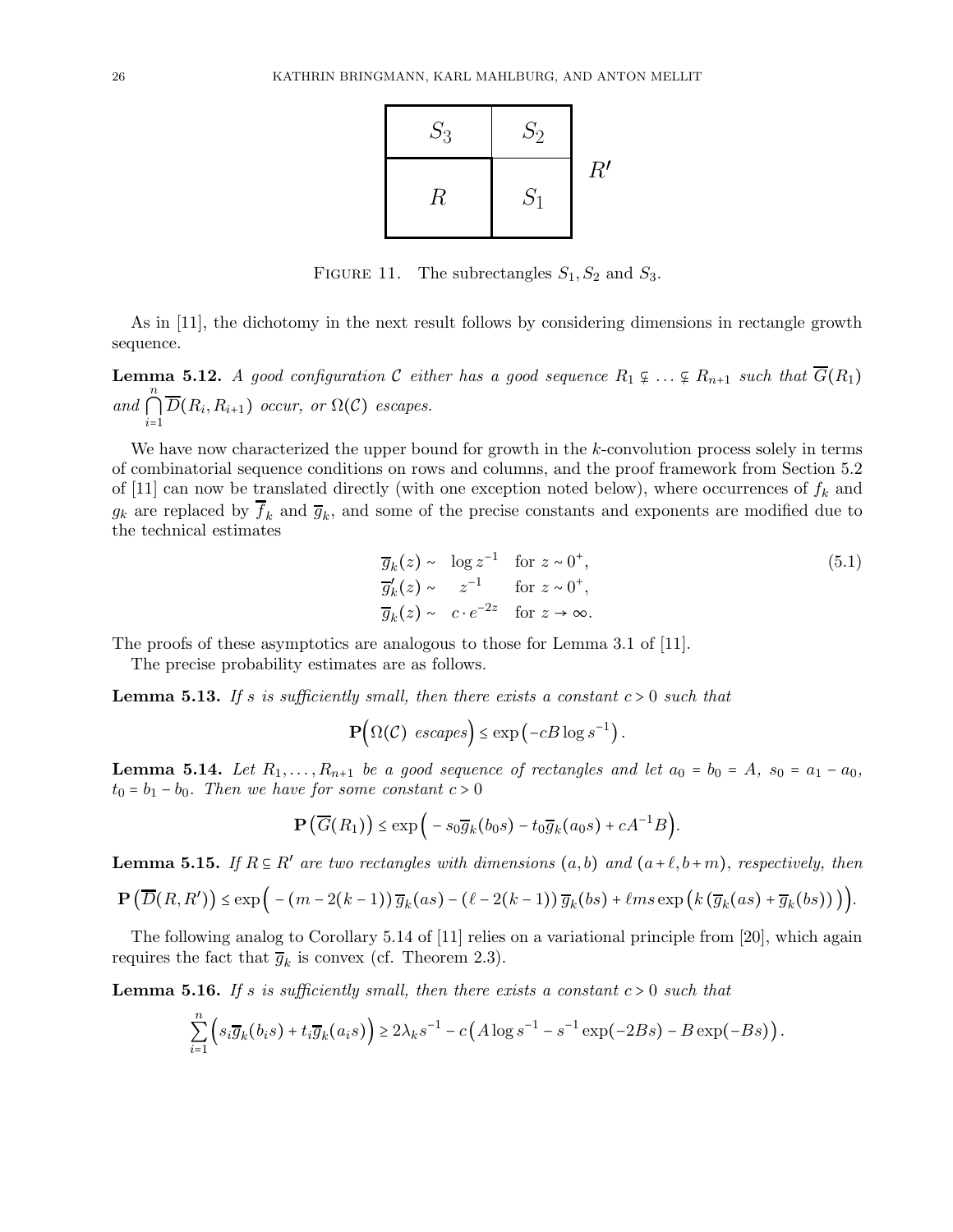The primary reason that the upper bound in Theorem 1.3 does not share the same s-powers as the lower bound is due to the fact that the asymptotics in  $(5.1)$  are uniform in k, which was not the case for the asymptotics of  $g_k$  in [11]. This difference also necessitates a modified version of Lemma 5.15 (ii) from [11], which is replaced by the following result, whose proof is also analogous.

**Lemma 5.17.** Let n and  $a_i, b_i$  ( $i = 1, ..., n+1$ ) be positive integers and denote the successive differences by  $s_i := a_{i+1} - a_i \geq 0$  and  $t_i := b_{i+1} - b_i \geq 0$  for  $i = 1, ..., n$ . Further assume that the dimensions satisfy all of the properties of a good sequence. Then as  $s \to 0$ ,

$$
\sum_{i=1}^n \frac{s_i t_i}{a_i^k b_i^k} \ll \frac{D}{A^{2k-2}}.
$$

We continue with two final technical estimates following [11].

Lemma 5.18. The number of good sequences of rectangles is at most

$$
\exp\left(cD^{-1}\left(\log s^{-1}\right)^2\right),\,
$$

where  $c > 0$  is some constant.

**Lemma 5.19.** In the range  $0 \le a \le B$ , there is a uniform asymptotic bound

$$
e^{\overline{g}_k(as)} \underset{unif \ a}{\ll} \frac{B}{a} \qquad as \ s \to 0.
$$

Proof of Theorem 1.3 Upper Bound. Continuing to follow Section 5.3 of [11], we have now reached the overall upper bound

$$
\mathbf{P}\left(\text{indefinite growth}\right) \leq \mathbf{P}\left(\Omega(\mathcal{C})\text{ escapes}\right) + \sum_{\substack{\text{good sequences} \\ \{R_1,\dots,R_{n+1}\}}} \mathbf{P}\left(G(R_1)\right) \prod_{i=1}^n \mathbf{P}\left(D\left(R_i,R_{i+1}\right)\right). \tag{5.2}
$$

Lemmas  $5.13 - 5.19$  lead to the upper bound

$$
\exp\Big(-2\lambda_k s^{-1} + c\Big(A\log s^{-1} + A^{-1}B + D^{-1}\left(\log s^{-1}\right)^2 + sA^{-(2k-2)}B^{2k}D + s^{-1}e^{-2Bs} + Be^{-Bs}\Big)\Big),\,
$$

which upon recalling the parameter values, implies the stated upper bound.  $\square$ 

#### 6. THE CASE  $k = 2$  AND MOCK THETA FUNCTIONS

In this section we explain the connection between the case  $k = 2$  and Ramanujan's mock theta function  $\phi(q)$  from (1.7), which allows us to prove the precise asymptotic result of Theorem 1.7. Following the approach in [22], we write

$$
\mathbf{P}\left(\overline{A}_{2}\right) = \sum_{\substack{\text{Sequences } \{X_{j}\}_{1}^{\infty} \ j:\ X_{j} = A}} \prod_{j:\ X_{j} = A} \left(1 - q^{j}\right)^{2} \prod_{j:\ X_{j} = B \text{ or } C} q^{j} \left(1 - q^{j}\right) \prod_{j:\ X_{j} = D} q^{2j}.
$$
\nNo D, CC or CB

This can be factored and rewritten as

$$
\mathbf{P}\left(\overline{A}_{2}\right) = \prod_{n\geq 1} (1 - q^{n})^{2} \sum_{\substack{\text{Sequences } \{X_{j}\}^{\infty}_{1} \ j:\ X_{j} = A}} \prod_{j:\ X_{j} = B} 1 \prod_{j:\ X_{j} = B} \frac{q^{j}}{1 - q^{j}} \prod_{j:\ X_{j} = C} \frac{q^{j}}{1 - q^{j}}.
$$
\n(6.1)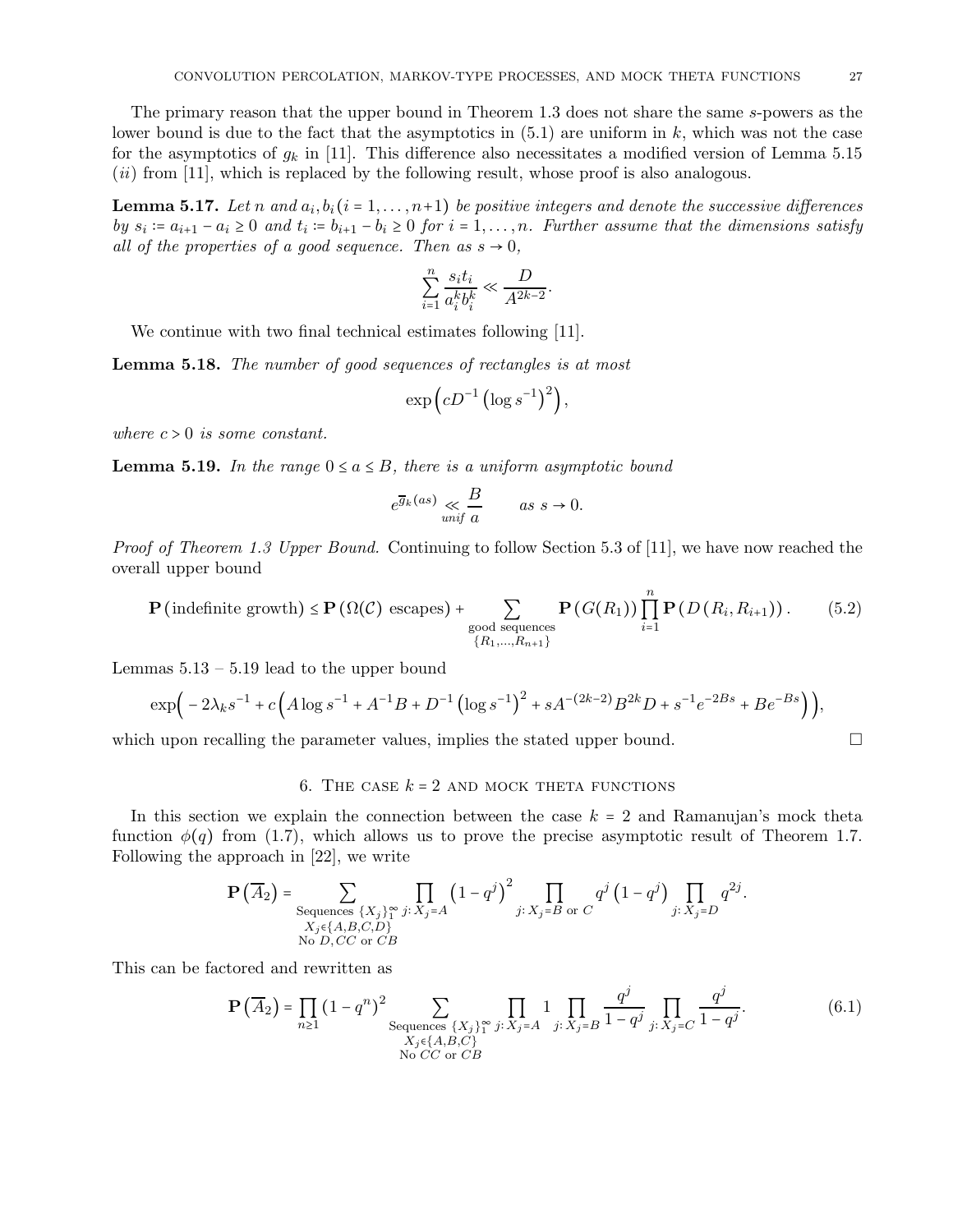We introduce additional notation for the above sum, writing

$$
\phi^*(q) \coloneqq \frac{\mathbf{P}\left(\overline{A}_2\right)}{\prod_{n\geq 1} \left(1 - q^n\right)^2}.\tag{6.2}
$$

This is equal to a hypergeometric *q*-series of combinatorial interest.

Proposition 6.1. For  $0 < q < 1$ ,

$$
\phi^*(q) \coloneqq 1 + 2\sum_{n\geq 1} \frac{q^n}{1-q^n} \prod_{j=1}^{n-1} \frac{1+q^{2j}}{1-q^j}
$$

Proof. We present a brief proof using the combinatorics of overpartitions with sequence restrictions, which are studied in greater detail in  $[9]$ . The equality of  $(6.2)$  and the hypergeometric series in the proposition statement follows from the further observation that

$$
\phi^*(q) = \sum_{n\geq 0} \overline{p}_2(n) q^n,
$$

where  $\overline{p}_2(n)$  denotes the number of *overpartitions of n without sequences* (following [13] and [22]). Precisely, these overpartitions must satisfy either the upper or lower sequence property, which states that if an overlined part  $\overline{m}$  occurs, then there are no regular or overlined parts of size  $m + 1$  or  $m - 1$ , respectively (a simple bijection shows that the two characterizations lead to the same overpartition function  $\overline{p}_2(n)$ , cf. [9]).

It is then easy to see that (6.2) generates overpartitions with the upper sequence property, as the event  $A_j$  corresponds to no parts of size j,  $B_j$  corresponds to only regular parts of size j, and  $C_j$ corresponds to an overlined part of size  $j$ . The hypergeometric series generates overpartitions with the property that if  $\overline{m}$  occurs and m is not the largest part size, then m must also occur at least once. Under conjugation, this is equivalent to overpartitions with the lower sequence property.  $\Box$ 

The combinatorial q-series  $\phi^*(q)$  is also closely related to one of Ramanujan's famous third-order mock theta functions. In particular, Ramanujan defined the third-order mock theta function  $\phi(q)$  as in  $(1.7)$ , and in equation  $(26.32)$  on page 57 of [14], Fine showed the alternative representation

$$
\phi(q) = \prod_{n \ge 1} \frac{1 - q^n}{1 + q^{2n}} \cdot \phi^*(q). \tag{6.3}
$$

Using  $(6.2)$  and  $(6.3)$ , we can therefore write the sequence probability in the case  $k = 2$  as the following product of a weight  $1/2$  weakly holomorphic modular form (up to a factor of  $q^{1/8}$ ) and a mock theta function:

$$
\mathbf{P}\left(\overline{A}_2\right) = \prod_{n\geq 1} \frac{\left(1 - q^n\right)\left(1 - q^{4n}\right)}{1 - q^{2n}} \cdot \phi(q). \tag{6.4}
$$

Proof of Theorem 1.7. By writing (6.4), we have reduced the evaluation of the limiting behavior to a simple cuspidal calculation using the modular inversion map. A standard result from the theory of modular forms (found, for example, as a special case of Theorem 3.4 of [5]) states that as  $s \to 0^+$ ,

$$
\prod_{n\geq 1} (1-q^n) \sim \sqrt{\frac{2\pi}{s}} e^{-\frac{\pi^2}{6s}}.
$$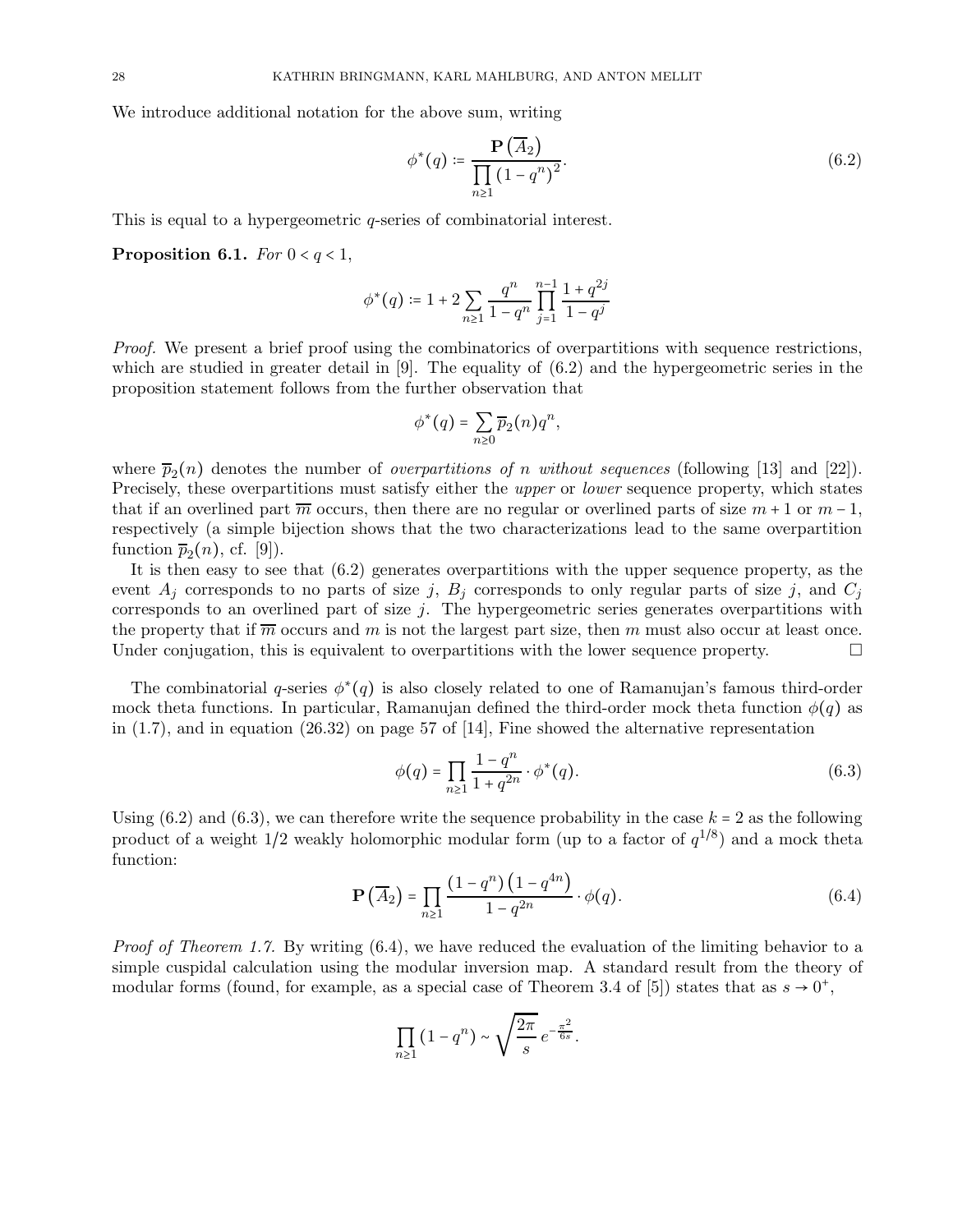Furthermore, although there is also a similar theory of modular transformations for mock theta functions [26], the required asymptotics can also be evaluated directly from (1.7), giving

$$
\phi(q) \sim \sum_{n\geq 0} \frac{1}{2^n} = 2,
$$
 as  $s \to 0^+$ .

Applying these asymptotics to  $(6.4)$  proves the theorem statement.

#### **REFERENCES**

- [1] J. Adler, D. Stauffer, and A. Aharony, Comparison of bootstrap percolation models, J. Phys. (A) 22 (1989), L297– L301.
- [2] M. Aizenman and J. Lebowitz, Metastability effects in bootstrap percolation, J. Phys. (A) 21 (1988), 3801–13.
- [3] G. Andrews, Partitions with short sequences and mock theta functions, Proc. Nat. Acad. Sci. 102 (2005), 4666–4671.
- [4] G. Andrews, H. Eriksson, F. Petrov, and D. Romik, Integrals, partitions and MacMahon's theorem, J. Comb. Theory  $(A)$  114 (2007), 545–554.
- [5] T. Apostol, Modular functions and Dirichlet series in number theory, 2nd ed., Springer-Verlag, New York, 1997.
- [6] J. Balogh, B. Bollobas, and R. Morris, Bootstrap percolation in high dimensions, arXiv:1002.3881v2 [math.PR].
- [7] J. Balogh, B. Bollobas, and R. Morris, Bootstrap percolation in three dimensions, Ann. Probab. 37 (2009), no. 4, 1329–1380.
- [8] R. Borcherds, Automorphic forms on  $O_{s+2,2}(\mathbb{R})$  and infinite products, Invent. Math. 120 (1995), 161–213.
- [9] K. Bringmann, A. Holroyd, and K. Mahlburg, Overpartitions with gap conditions and mock theta functions, in preparation.
- [10] K. Bringmann and K. Mahlburg, An extension of the Hardy-Ramanujan circle method and applications to partitions without sequences, to appear in Amer. J. of Math.
- [11] K. Bringmann and K. Mahlburg, *Improved bounds on metastability thresholds and probabilities for generalized boot*strap percolation, to appear in Trans. Amer. Math. Soc., arXiv:1001.1977v2 [math.PR].
- [12] J. Bruinier and J. Funke, On two geometric theta lifts, Duke Math. Journal 125 (2004), 45–90.
- [13] S. Corteel and J. Lovejoy, Overpartitions, Trans. Amer. Math. Soc. 356 (2004), 1623–35.
- [14] N. Fine, Basic hypergeometric series and applications, Amer. Math. Soc., Providence, RI, 1988.
- [15] A. Graham, Nonnegative matrices and applicable topics in linear algebra, John Wiley and Sons, New York, 1987.
- [16] J. Gravner and A. Holroyd, Local Bootstrap Percolation, Electronic Journal of Probability 14 (2009), 385–399.
- [17] J. Gravner and A. Holroyd, Slow Convergence in Bootstrap Percolation, The Annals of Applied Probability 18 (2008), 909–928.
- [18] G. Grimmett, *Percolation*, 2nd ed., Springer-Verlag, 1999.
- [19] G. Grimmett and D. Stirzaker, Probability and random processes, 3rd ed., Oxford University Press, USA, 2001.
- [20] A. Holroyd, Sharp Metastability Threshold for Two-Dimensional Bootstrap Percolation, Probability Theory and Related Fields 125 (2003), 195–224.
- [21] A. Holroyd, The Metastability Threshold for Modified Bootstrap Percolation in d Dimensions, Electronic Journal of Probability 11 (2006), 418–433.
- [22] A. Holroyd, T. Liggett, and D. Romik, *Integrals, Partitions, and Cellular Automata*, Trans. of the AMS 356 (2004), 3349–3368.
- [23] I. Macdonald, Symmetric functions and Hall polynomials, Oxford University Press, 1979.
- [24] L. Onsager, (1944), Crystal statistics. I. A two-dimensional model with an order-disorder transition, Phys. Rev. (2) 65 (1944), 117–149.
- [25] A. van Enter, Proof of Straley's argument for bootstrap percolation, J. Statist. Phys. 48 (1987), no. 3-4, 943–945.
- [26] G. Watson, The final problem: An account of the mock theta functions, J. London Math. Soc. 11 (1936), 55–80.
- [27] D. Zagier, Ramanujan's mock theta functions and their applications (after Zwegers and Ono-Bringmann). Séminaire Bourbaki. Vol. 2007/2008. Astérisque No. 326 (2009), Exp. No. 986, vii-viii, 143-164 (2010).
- [28] S. Zwegers, Mock theta functions, Ph.D. Thesis, Universiteit Utrecht, 2002.